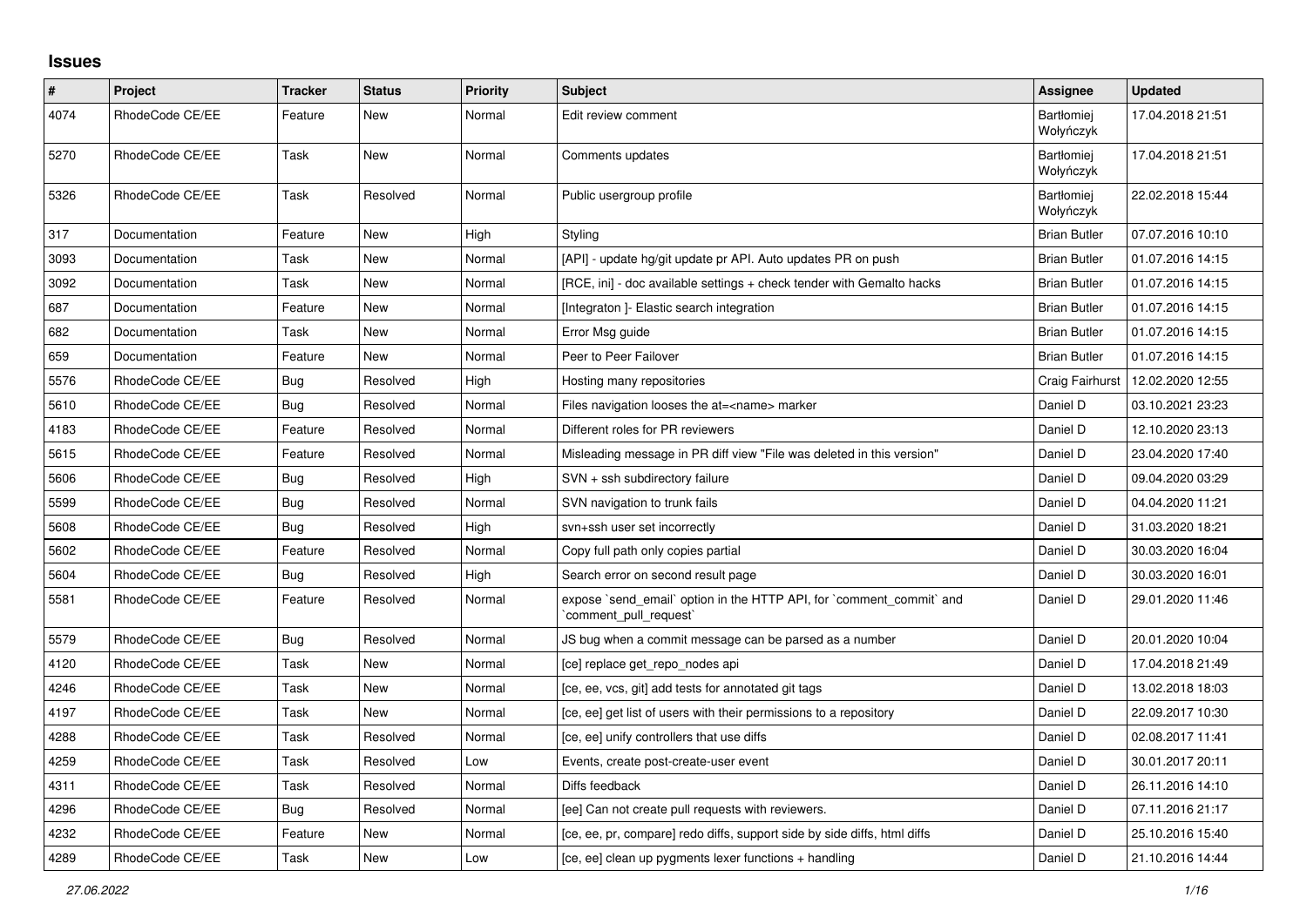| $\sharp$ | <b>Project</b>  | <b>Tracker</b> | <b>Status</b> | Priority | <b>Subject</b>                                                                                                       | <b>Assignee</b>             | <b>Updated</b>                   |
|----------|-----------------|----------------|---------------|----------|----------------------------------------------------------------------------------------------------------------------|-----------------------------|----------------------------------|
| 4278     | RhodeCode CE/EE | <b>Bug</b>     | Resolved      | Normal   | [admin] Clicking the save button in admin -> settings -> issue tracker leads to<br>exception if no patterns entered. | Daniel D                    | 18.10.2016 13:38                 |
| 4267     | RhodeCode CE/EE | Feature        | Resolved      | Normal   | [ce, ee] jira tracker integration wildcard project key support                                                       | Daniel D                    | 10.10.2016 20:13                 |
| 4268     | RhodeCode CE/EE | <b>Bug</b>     | Resolved      | High     | [ee] default reviewers from changed lines is returning wrong values                                                  | Daniel D                    | 06.10.2016 14:35                 |
| 4238     | RhodeCode CE/EE | Task           | Resolved      | Normal   | default reviewers updates                                                                                            | Daniel D                    | 06.10.2016 14:26                 |
| 4256     | RhodeCode CE/EE | <b>Bug</b>     | New           | Normal   | [ce, ee, ux] Source code highlight colors conflict with red/green inserted/deleted<br>blocks                         | Daniel D                    | 03.10.2016 05:00                 |
| 4233     | RhodeCode CE/EE | Bug            | Resolved      | High     | slack, git push problem                                                                                              | Daniel D                    | 26.09.2016 11:56                 |
| 1131     | RhodeCode CE/EE | Feature        | Resolved      | Normal   | Implement default reviewers for code review                                                                          | Daniel D                    | 21.09.2016 18:28                 |
| 4179     | RhodeCode CE/EE | Task           | New           | Normal   | [ce, ee] refine perms summary list                                                                                   | Daniel D                    | 14.09.2016 12:09                 |
| 4208     | RhodeCode CE/EE | <b>Bug</b>     | New           | Normal   | [ce, ee] test errors get hidden by error page                                                                        | Daniel D                    | 14.09.2016 12:00                 |
| 4225     | RhodeCode CE/EE | Feature        | Resolved      | Normal   | [ce, ee] repo group integrations cascade to child repo groups                                                        | Daniel D                    | 14.09.2016 11:12                 |
| 4223     | RhodeCode CE/EE | Bug            | Resolved      | High     | [git, tags] annotated tags not appearing in UI                                                                       | Daniel D                    | 12.09.2016 06:12                 |
| 4181     | RhodeCode CE/EE | Task           | Resolved      | Normal   | Integrations: allow root repos only integrations                                                                     | Daniel D                    | 31.08.2016 17:44                 |
| 4202     | RhodeCode CE/EE | Task           | Resolved      | Normal   | Polish the 503.html page                                                                                             | Daniel D                    | 30.08.2016 23:54                 |
| 4180     | RhodeCode CE/EE | Task           | Resolved      | Normal   | integrations: possible limit the updates sent                                                                        | Daniel D                    | 22.08.2016 12:22                 |
| 4173     | RhodeCode CE/EE | Bug            | Resolved      | Urgent   | [ce, ee] mysql recycle pool timeout not working                                                                      | Daniel D                    | 16.08.2016 22:02                 |
| 4175     | RhodeCode CE/EE | Feature        | Resolved      | Normal   | [ce, ee] repo group integrations                                                                                     | Daniel D                    | 16.08.2016 20:00                 |
| 4147     | RhodeCode CE/EE | Task           | New           | Normal   | [ce, ee, docs] Events documentation                                                                                  | Daniel D                    | 15.08.2016 12:33                 |
| 4157     | RhodeCode CE/EE | Feature        | <b>New</b>    | Normal   | [integrations] Integrate with industry standard SW development tools                                                 | Daniel D                    | 08.08.2016 12:55                 |
| 4092     | RhodeCode CE/EE | Bug            | Feedback      | Normal   | [ce, ee] Redmine/JIRA integrations - smart commits                                                                   | Daniel D                    | 21.07.2016 12:59                 |
| 4110     | RhodeCode CE/EE | Bug            | In Progress   | Normal   | [ce, ee] repos can be named admin, static                                                                            | Daniel D                    | 20.07.2016 19:51                 |
| 4091     | RhodeCode CE/EE | <b>Bug</b>     | Resolved      | Normal   | [ce, ee] Redmine integration blocks for 30 seconds if redmine server not available                                   | Daniel D                    | 15.07.2016 12:26                 |
| 4199     | RhodeCode CE/EE | <b>Bug</b>     | Resolved      | High     | investigate: ongoing SSL problems when switching to 4.X from 3.X                                                     | Johannes<br>Bornhold        | 15.09.2016 13:14                 |
| 4153     | RhodeCode CE/EE | Task           | Resolved      | Normal   | Optimize readme fetching by changing the system of readme detection                                                  | Johannes<br>Bornhold        | 09.09.2016 10:17                 |
| 3971     | RhodeCode CE/EE | Bug            | Resolved      | Normal   | [ce, vcs] Merge requests/Pull requests failing due to rebase problem                                                 | Johannes<br><b>Bornhold</b> | 19.07.2016 15:54                 |
| 4224     | RhodeCode CE/EE | <b>Bug</b>     | Resolved      | Normal   | [docs] update docs re: removing old instances when switching editions                                                | Lisa Quatmann               | 11.10.2016 15:36                 |
| 3488     | RhodeCode CE/EE | Bug            | Resolved      | Normal   | [frontend, styling] update icon font                                                                                 | Lisa Quatmann               | 04.10.2016 13:27                 |
| 4254     | RhodeCode CE/EE | Bug            | Resolved      | Normal   | [frontend] 500 Internal Server Error with i18n-ed pages                                                              | Lisa Quatmann               | 30.09.2016 14:38                 |
| 4121     | RhodeCode CE/EE | Bug            | Resolved      | Normal   | [ce, ee] server announcement has extra margin                                                                        |                             | Lisa Quatmann   26.09.2016 14:00 |
| 4194     | RhodeCode CE/EE | Task           | Resolved      | Normal   | move svn http backend out of labs into a real VCS settings                                                           |                             | Lisa Quatmann   14.09.2016 23:16 |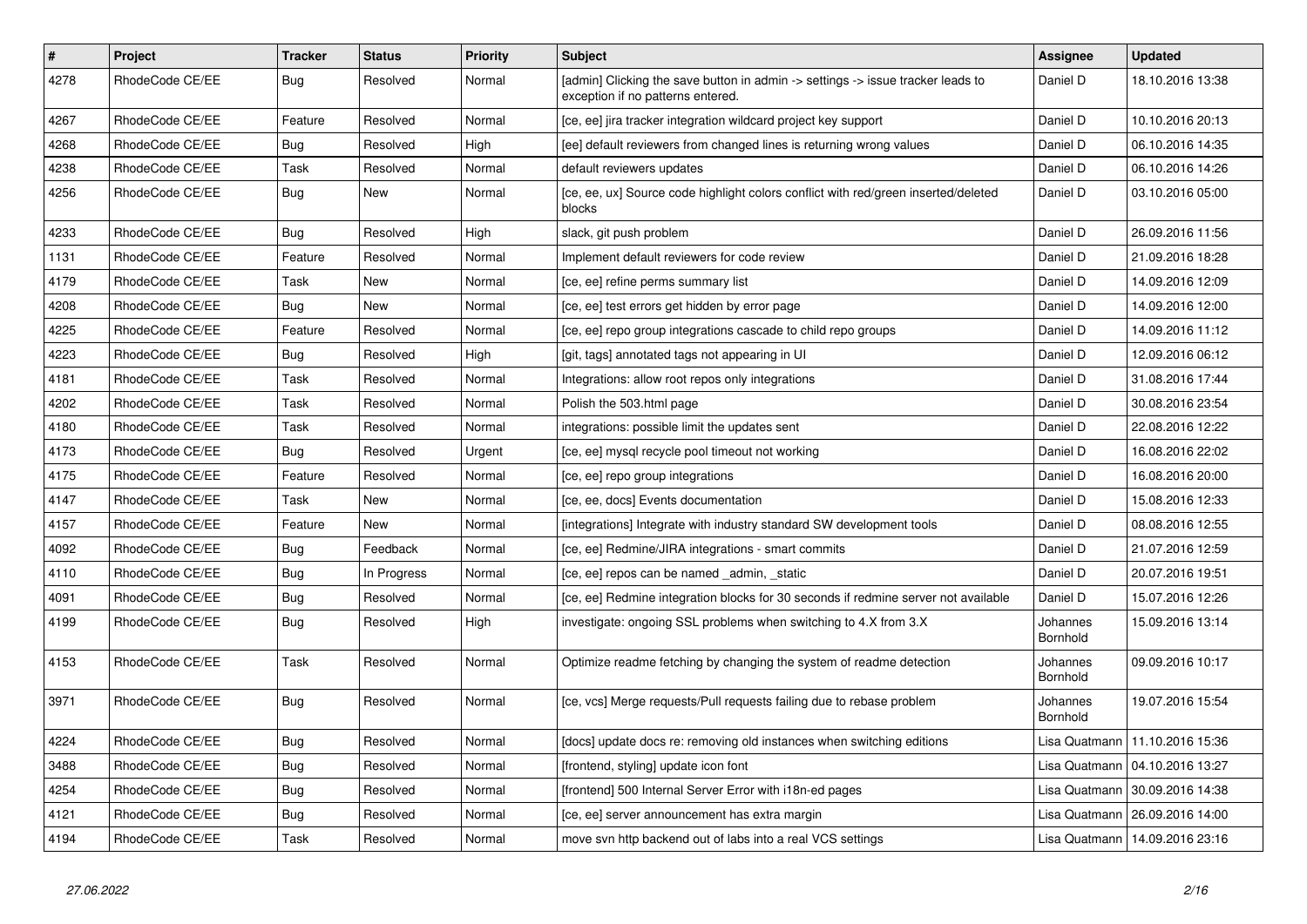| $\vert$ # | Project         | <b>Tracker</b> | <b>Status</b> | <b>Priority</b> | Subject                                                                                            | Assignee                     | <b>Updated</b>   |
|-----------|-----------------|----------------|---------------|-----------------|----------------------------------------------------------------------------------------------------|------------------------------|------------------|
| 4211      | RhodeCode CE/EE | Feature        | Resolved      | Normal          | [ce, ee] increase webhook flexibility                                                              | Marcin<br>Kuzminski<br>[CTO] | 20.06.2022 10:55 |
| 5653      | RhodeCode CE/EE | Feature        | New           | Normal          | Extend SSH clone to support cloning by repo id.                                                    | Marcin<br>Kuzminski<br>[CTO] | 17.02.2021 12:58 |
| 4155      | RhodeCode CE/EE | <b>Bug</b>     | Resolved      | Low             | Date of Last Change is not displayed correctly                                                     | Marcin<br>Kuzminski<br>[CTO] | 21.01.2020 02:20 |
| 5442      | RhodeCode CE/EE | Feature        | Resolved      | Low             | Preview of Jupyter notebooks                                                                       | Marcin<br>Kuzminski<br>[CTO] | 16.01.2019 16:33 |
| 5441      | RhodeCode CE/EE | Feature        | <b>New</b>    | Low             | Some files not parsed as XML files                                                                 | Marcin<br>Kuzminski<br>[CTO] | 12.06.2018 12:23 |
| 5386      | RhodeCode CE/EE | Task           | Resolved      | Normal          | Increase security for Email Change                                                                 | Marcin<br>Kuzminski<br>[CTO] | 17.02.2018 17:29 |
| 4000      | RhodeCode CE/EE | Feature        | New           | Normal          | Make compare more functional                                                                       | Marcin<br>Kuzminski<br>[CTO] | 18.11.2017 19:11 |
| 4193      | RhodeCode CE/EE | Feature        | In Progress   | Normal          | Improve Filter Functionality in the Change Log                                                     | Marcin<br>Kuzminski<br>[CTO] | 22.09.2017 10:25 |
| 5382      | RhodeCode CE/EE | Feature        | <b>New</b>    | Normal          | Support for repository aliases                                                                     | Marcin<br>Kuzminski<br>[CTO] | 04.09.2017 15:17 |
| 4219      | RhodeCode CE/EE | Feature        | Resolved      | Normal          | [ce, ee] Add mandatory reviewers for pull requests                                                 | Marcin<br>Kuzminski<br>[CTO] | 20.06.2017 15:23 |
| 5257      | RhodeCode CE/EE | <b>Bug</b>     | <b>New</b>    | Normal          | Git repository with big binary file provokes error and strange behavior/memory leak<br>of RH.      | Marcin<br>Kuzminski<br>[CTO] | 23.03.2017 22:02 |
| 5150      | RhodeCode CE/EE | Task           | Resolved      | Normal          | Password reset promts in my account should be hidden in accounts that are not of<br>type rhodecode | Marcin<br>Kuzminski<br>[CTO] | 02.01.2017 16:34 |
| 4670      | RhodeCode CE/EE | Task           | Resolved      | Normal          | Release 4.5.1                                                                                      | Marcin<br>Kuzminski<br>[CTO] | 06.12.2016 21:13 |
| 4276      | RhodeCode CE/EE | <b>Bug</b>     | Resolved      | Normal          | System info page uses mercurial/git versions from RhodeCode instead of VCSServer                   | Marcin<br>Kuzminski<br>[CTO] | 14.11.2016 21:19 |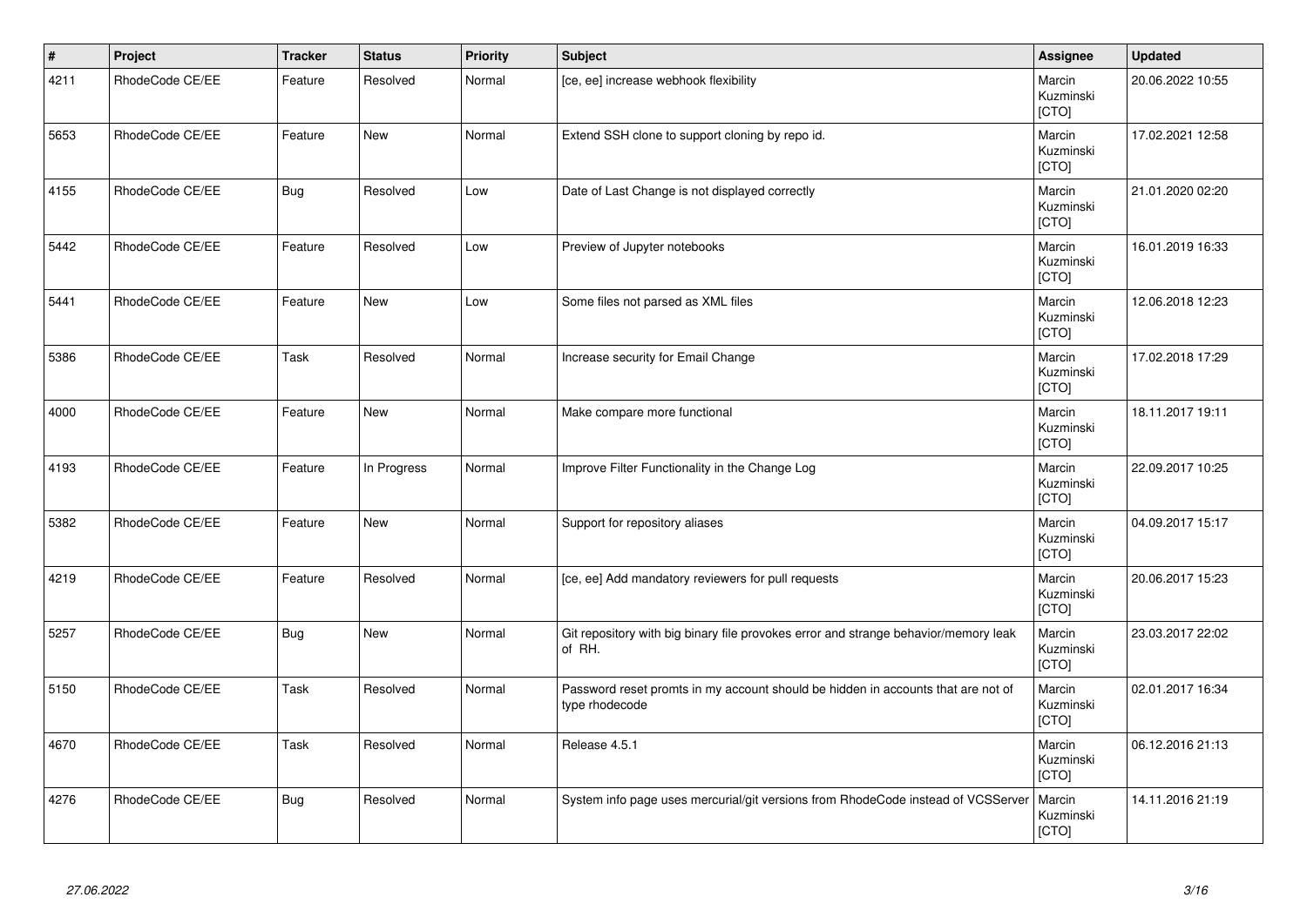| $\vert$ # | Project         | <b>Tracker</b> | <b>Status</b> | <b>Priority</b> | <b>Subject</b>                                                                        | Assignee                     | <b>Updated</b>   |
|-----------|-----------------|----------------|---------------|-----------------|---------------------------------------------------------------------------------------|------------------------------|------------------|
| 4297      | RhodeCode CE/EE | Task           | Resolved      | Normal          | redo the my-pull-requests page to use the datagrid                                    | Marcin<br>Kuzminski<br>[CTO] | 01.11.2016 09:31 |
| 4282      | RhodeCode CE/EE | Task           | Resolved      | Normal          | Add inode limit together with disk usage                                              | Marcin<br>Kuzminski<br>[CTO] | 19.10.2016 12:18 |
| 4281      | RhodeCode CE/EE | Task           | Resolved      | Normal          | Fix docs on To `increase database performance`                                        | Marcin<br>Kuzminski<br>[CTO] | 18.10.2016 16:39 |
| 4245      | RhodeCode CE/EE | Task           | Resolved      | Normal          | Convert control command to use http mode by default                                   | Marcin<br>Kuzminski<br>[CTO] | 14.10.2016 16:13 |
| 4250      | RhodeCode CE/EE | <b>Bug</b>     | Resolved      | Normal          | Adding a reviewer into existing PR doesn't set a reason.                              | Marcin<br>Kuzminski<br>[CTO] | 07.10.2016 20:05 |
| 4178      | RhodeCode CE/EE | <b>Bug</b>     | Resolved      | Normal          | RhodeCode EE OVA VM wont run on a ESX 6.0 host                                        | Marcin<br>Kuzminski<br>[CTO] | 15.09.2016 13:25 |
| 4213      | RhodeCode CE/EE | Feature        | <b>New</b>    | High            | Embed PostgreSQL database                                                             | Marcin<br>Kuzminski<br>[CTO] | 03.09.2016 23:45 |
| 4184      | RhodeCode CE/EE | <b>Bug</b>     | Resolved      | High            | fix content INT overflow bug                                                          | Marcin<br>Kuzminski<br>[CTO] | 23.08.2016 10:31 |
| 3454      | RhodeCode CE/EE | Task           | Feedback      | Normal          | [ce/ee] visually differentiate the two editions                                       | Marcin<br>Kuzminski<br>[CTO] | 10.08.2016 03:30 |
| 4035      | RhodeCode CE/EE | Bug            | In Progress   | Normal          | failed to create whoosh index                                                         | Marcin<br>Kuzminski<br>[CTO] | 06.07.2016 00:04 |
| 4065      | RhodeCode CE/EE | <b>Bug</b>     | Resolved      | Normal          | [ux, login] 404 on login after comment attempt                                        | Marcin<br>Kuzminski<br>[CTO] | 04.07.2016 00:40 |
| 4036      | RhodeCode CE/EE | <b>Bug</b>     | Resolved      | Normal          | encrypted clone_uri can throw unicodeerror after key change                           | Marcin<br>Kuzminski<br>[CTO] | 27.06.2016 19:38 |
| 3556      | RhodeCode CE/EE | Task           | Resolved      | Normal          | Disable and rename initial_repo_scan flag                                             | Marcin<br>Kuzminski<br>[CTO] | 22.04.2016 14:33 |
| 3549      | RhodeCode CE/EE | <b>Bug</b>     | Resolved      | Normal          | [4.0.0 regression], file source links use last commit id instead of current commit id | Marcin<br>Kuzminski<br>[CTO] | 21.04.2016 16:10 |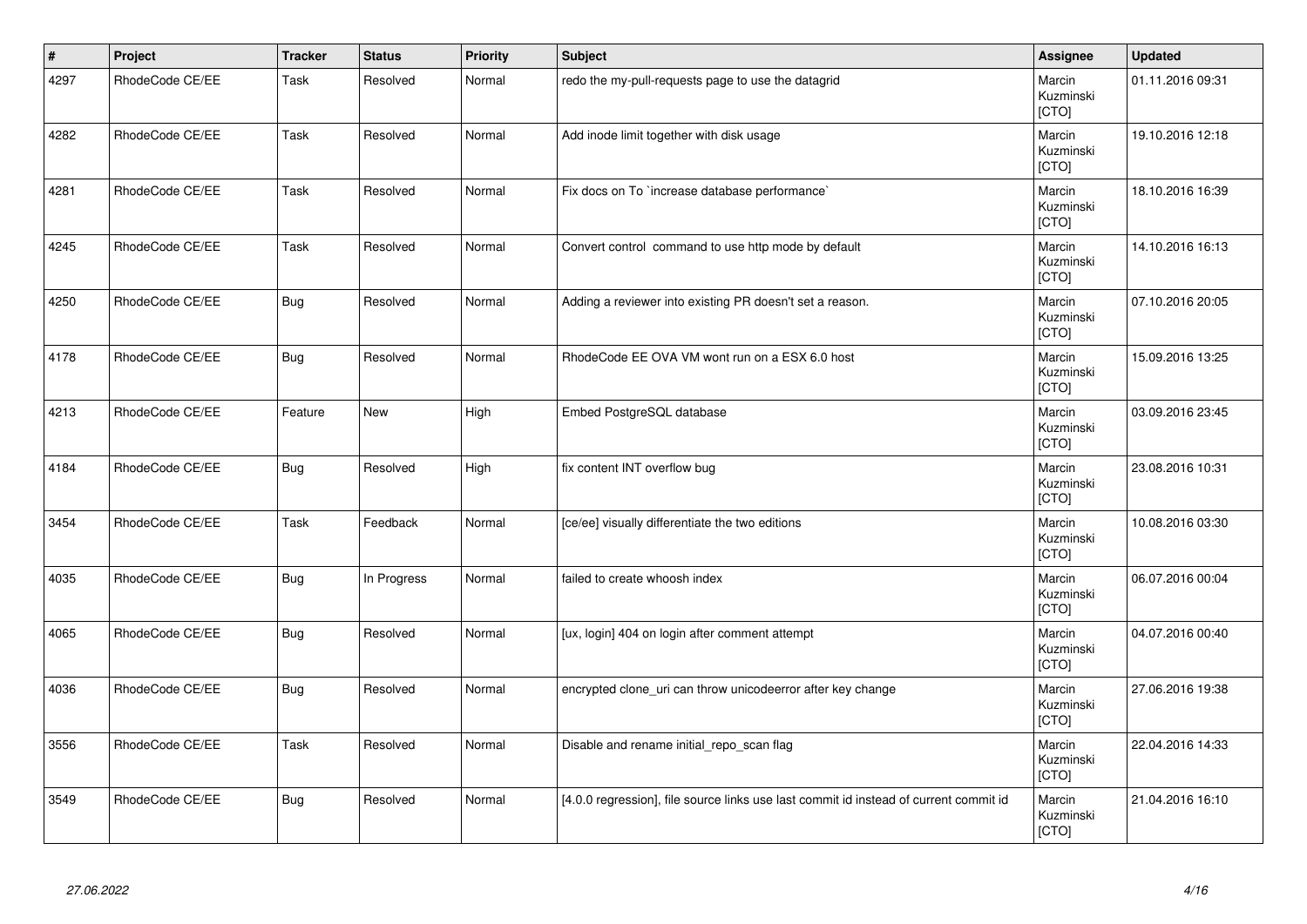| $\pmb{\#}$ | <b>Project</b>       | <b>Tracker</b> | <b>Status</b> | <b>Priority</b> | <b>Subject</b>                                                                                       | Assignee                     | <b>Updated</b>                    |
|------------|----------------------|----------------|---------------|-----------------|------------------------------------------------------------------------------------------------------|------------------------------|-----------------------------------|
| 3483       | RhodeCode CE/EE      | Bug            | New           | Normal          | oauth: disable 3rd party registration if RhodeCode registration is disabled                          | Marcin<br>Kuzminski<br>[CTO] | 13.04.2016 12:13                  |
| 5587       | RhodeCode CE/EE      | <b>Bug</b>     | Resolved      | Normal          | Broken metatags in 4.18.1                                                                            | <b>Marcin Lulek</b>          | 29.01.2020 11:46                  |
| 4234       | RhodeCode CE/EE      | Task           | <b>New</b>    | Normal          | prepare and test RhodeCode VM image for AWS                                                          | Marcin Lulek                 | 11.07.2017 13:32                  |
| 4269       | RhodeCode CE/EE      | Support        | Resolved      | Normal          | Allow flash messages to be permanently surpressed                                                    | Marcin Lulek                 | 14.10.2016 12:46                  |
| 4052       | RhodeCode Appenlight | Task           | New           | Normal          | release fixes                                                                                        | <b>Marcin Lulek</b>          | 29.06.2016 12:14                  |
| 4251       | RhodeCode CE/EE      | Task           | Feedback      | High            | [customer] Pull request with subrepos                                                                | Martin<br>Bornhold           | 10.11.2016 17:52                  |
| 4277       | RhodeCode CE/EE      | Bug            | Resolved      | Normal          | [frontend] System info page does not work correctly in safari.                                       | Martin<br>Bornhold           | 04.11.2016 12:08                  |
| 3950       | RhodeCode CE/EE      | Bug            | Resolved      | Normal          | [ce, ee] trying to merge pr against a deleted branch/bookmark breaks the pr page                     | Martin<br>Bornhold           | 27.10.2016 16:12                  |
| 4279       | RhodeCode CE/EE      | Bug            | Resolved      | Normal          | re-captcha validation is broken                                                                      | Martin<br>Bornhold           | 26.10.2016 22:27                  |
| 1055       | RhodeCode CE/EE      | Feature        | Resolved      | Normal          | [pr, vcs] Expose the shadow repository of a pull request                                             | Martin<br>Bornhold           | 26.10.2016 10:33                  |
| 4271       | RhodeCode CE/EE      | Bug            | Resolved      | Normal          | Browsing new repository groups via SVN issue                                                         | Martin<br>Bornhold           | 19.10.2016 11:11                  |
| 4273       | RhodeCode CE/EE      | Bug            | Resolved      | Urgent          | GIT executable not seen by vcsserver                                                                 | Martin<br>Bornhold           | 13.10.2016 15:45                  |
| 4237       | RhodeCode CE/EE      | Task           | Resolved      | Normal          | Enable HTTP support                                                                                  | Martin<br>Bornhold           | 12.10.2016 11:51                  |
| 4247       | RhodeCode CE/EE      | Bug            | Resolved      | Normal          | [vcs] Using current time as timestamp during archive creating leads to changing<br>hashes            | Martin<br>Bornhold           | 28.09.2016 12:07                  |
| 4244       | RhodeCode CE/EE      | Support        | Resolved      | Normal          | mod day syn template error when using auth realm with spaces in it                                   | Martin<br>Bornhold           | 28.09.2016 12:07                  |
| 4243       | RhodeCode CE/EE      | Support        | Resolved      | High            | Gist visibility update?                                                                              | Martin<br>Bornhold           | 27.09.2016 06:40                  |
| 4203       | RhodeCode CE/EE      | Task           | Resolved      | Normal          | Get rid of svn.proxy.parent_path_root, and replace it with reading storage location<br>from Database | Martin<br>Bornhold           | 22.09.2016 14:31                  |
| 5368       | RhodeCode CE/EE      | Feature        | Resolved      | Normal          | Mercurial: Close branch before merging it                                                            |                              | Mathieu Cantin   21.01.2020 02:11 |
| 3372       | RhodeCode CE/EE      | Bug            | In Progress   | High            | [Idap, groups] Customer gets an empty list of groups                                                 | Mikhail<br>Chernykh          | 08.06.2016 11:32                  |
| 5548       | RhodeCode CE/EE      | Feature        | New           | Normal          | Initial Search API                                                                                   | Peter Colledge               | 07.07.2019 22:21                  |
| 5523       | RhodeCode CE/EE      | <b>Bug</b>     | Resolved      | High            | user from AD is asked to change his password when logs in.                                           | Thierry<br>Wynsdau           | 28.05.2020 20:28                  |
| 5516       | RhodeCode CE/EE      | Support        | Resolved      | High            | Cannot log into RhodeCode                                                                            | Thierry<br>Wynsdau           | 28.05.2020 20:28                  |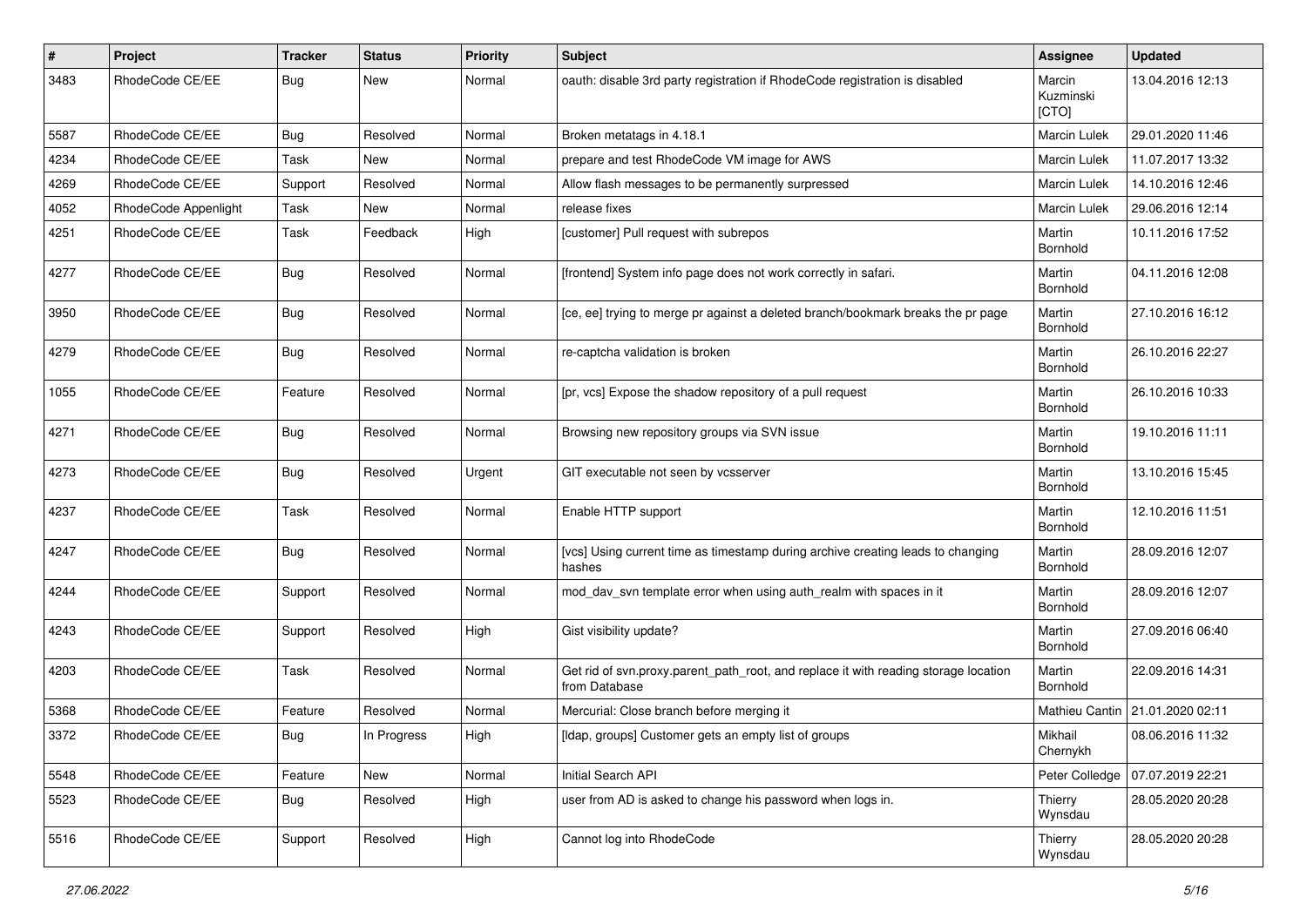| $\sharp$ | Project                  | <b>Tracker</b> | <b>Status</b> | Priority  | <b>Subject</b>                                                                                                                       | <b>Assignee</b>    | <b>Updated</b>   |
|----------|--------------------------|----------------|---------------|-----------|--------------------------------------------------------------------------------------------------------------------------------------|--------------------|------------------|
| 5553     | RhodeCode CE/EE          | Bug            | New           | Normal    | Exceptions Tracker - Exception ID: 140095575901360 after upgrade to the lastes<br>version                                            | Thierry<br>Wynsdau | 10.07.2019 10:33 |
| 5662     | RhodeCode CE/EE          | Bug            | <b>New</b>    | Normal    | Full text search not working due to crash in whoosh                                                                                  |                    | 07.06.2022 08:31 |
| 5501     | <b>RhodeCode Control</b> | Bug            | New           | Normal    | rccontrol throwing rccontrol.lib.exceptions.SupervisorFailedToStart                                                                  |                    | 19.05.2022 19:32 |
| 5628     | Documentation            | Bug            | <b>New</b>    | Normal    | Problems with SSH Connection docs                                                                                                    |                    | 06.05.2022 21:14 |
| 5679     | RhodeCode CE/EE          | Bug            | New           | Normal    | Data directory continues to grow until it fills disk partition                                                                       |                    | 25.04.2022 11:42 |
| 5680     | RhodeCode CE/EE          | Bug            | <b>New</b>    | High      | Inconsistent timezone display                                                                                                        |                    | 20.04.2022 14:15 |
| 5677     | RhodeCode CE/EE          | Support        | <b>New</b>    | Normal    | PR cross merge                                                                                                                       |                    | 28.01.2022 16:59 |
| 5672     | RhodeCode CE/EE          | Bug            | New           | Normal    | Unable to browse git repository folders with # in names                                                                              |                    | 16.12.2021 18:13 |
| 5670     | RhodeCode CE/EE          | Bug            | <b>New</b>    | Normal    | Repo-level administrators can usurp owner of repoistory                                                                              |                    | 01.12.2021 16:18 |
| 5613     | RhodeCode CE/EE          | Feature        | New           | Low       | Feature Request: Issue tracker link in new tab/window                                                                                |                    | 03.10.2021 23:25 |
| 5612     | RhodeCode CE/EE          | Bug            | <b>New</b>    | Low       | CPU cores getting maxed out by VCSServer on Repository Size request                                                                  |                    | 03.10.2021 23:25 |
| 5611     | RhodeCode CE/EE          | Feature        | Resolved      | Normal    | Add information "is the pull request up to date?" in the PR page                                                                     |                    | 03.10.2021 23:24 |
| 5669     | RhodeCode CE/EE          | <b>Bug</b>     | Resolved      | Normal    | Mercurial commit messages doesn't show cyrillic symbols                                                                              |                    | 01.10.2021 10:39 |
| 5434     | RhodeCode CE/EE          | Bug            | Resolved      | Immediate | Locale problem                                                                                                                       |                    | 01.10.2021 09:51 |
| 5510     | RhodeCode CE/EE          | Bug            | New           | High      | AssertionError: unexpected parameters: user agent & hook type                                                                        |                    | 31.07.2021 11:14 |
| 5664     | RhodeCode CE/EE          | Bug            | New           | Normal    | Regression: When assigning permissions, cannot see own group in auto-complete<br>without special conditions                          |                    | 29.07.2021 10:49 |
| 5655     | RhodeCode CE/EE          | Bug            | Resolved      | Normal    | New public gist's id is always auto generated                                                                                        |                    | 01.07.2021 12:06 |
| 5560     | RhodeCode CE/EE          | Bug            | Resolved      | High      | Check all permission API function to flush caches for auth perms                                                                     |                    | 08.06.2021 23:56 |
| 5656     | RhodeCode CE/EE          | Bug            | Resolved      | Normal    | Error for branch permission page                                                                                                     |                    | 30.04.2021 08:53 |
| 5652     | RhodeCode CE/EE          | Bug            | Resolved      | Normal    | Pull Requests: when title and descriptions contains character [] {} and () index out of<br>bound when attempting to comment/approve. |                    | 30.04.2021 08:53 |
| 5651     | RhodeCode CE/EE          | <b>Bug</b>     | Resolved      | Normal    | Pull requests can get stuck if the diff is too large (it was created by mistake but we<br>can't open it to delete it)                |                    | 30.04.2021 08:53 |
| 5642     | RhodeCode CE/EE          | Feature        | Resolved      | Normal    | pull request version column in commit list                                                                                           |                    | 30.04.2021 08:53 |
| 5643     | RhodeCode CE/EE          | Feature        | Resolved      | Low       | jump to bottom of review                                                                                                             |                    | 30.04.2021 08:53 |
| 5636     | RhodeCode CE/EE          | <b>Bug</b>     | Resolved      | High      | Remap and Rescan 500 Internal Server Error                                                                                           |                    | 30.04.2021 08:53 |
| 5657     | RhodeCode CE/EE          | Bug            | <b>New</b>    | Normal    | Error in maintenance page                                                                                                            |                    | 30.03.2021 15:09 |
| 4090     | RhodeCode CE/EE          | Bug            | Resolved      | Normal    | test ticket                                                                                                                          |                    | 09.03.2021 20:39 |
| 5654     | RhodeCode CE/EE          | Bug            | New           | Normal    | Comment formatting broken when containing @ in a code block                                                                          |                    | 24.02.2021 12:10 |
| 5638     | RhodeCode CE/EE          | Feature        | New           | Normal    | Add "Copy full url path" button                                                                                                      |                    | 05.02.2021 20:23 |
| 5600     | RhodeCode CE/EE          | Feature        | New           | Normal    | Change default repository landing page                                                                                               |                    | 27.01.2021 01:04 |
| 5645     | RhodeCode CE/EE          | <b>Bug</b>     | New           | High      | Rhodecode returns 400 Bad request on huge mercurial repos                                                                            |                    | 18.12.2020 06:29 |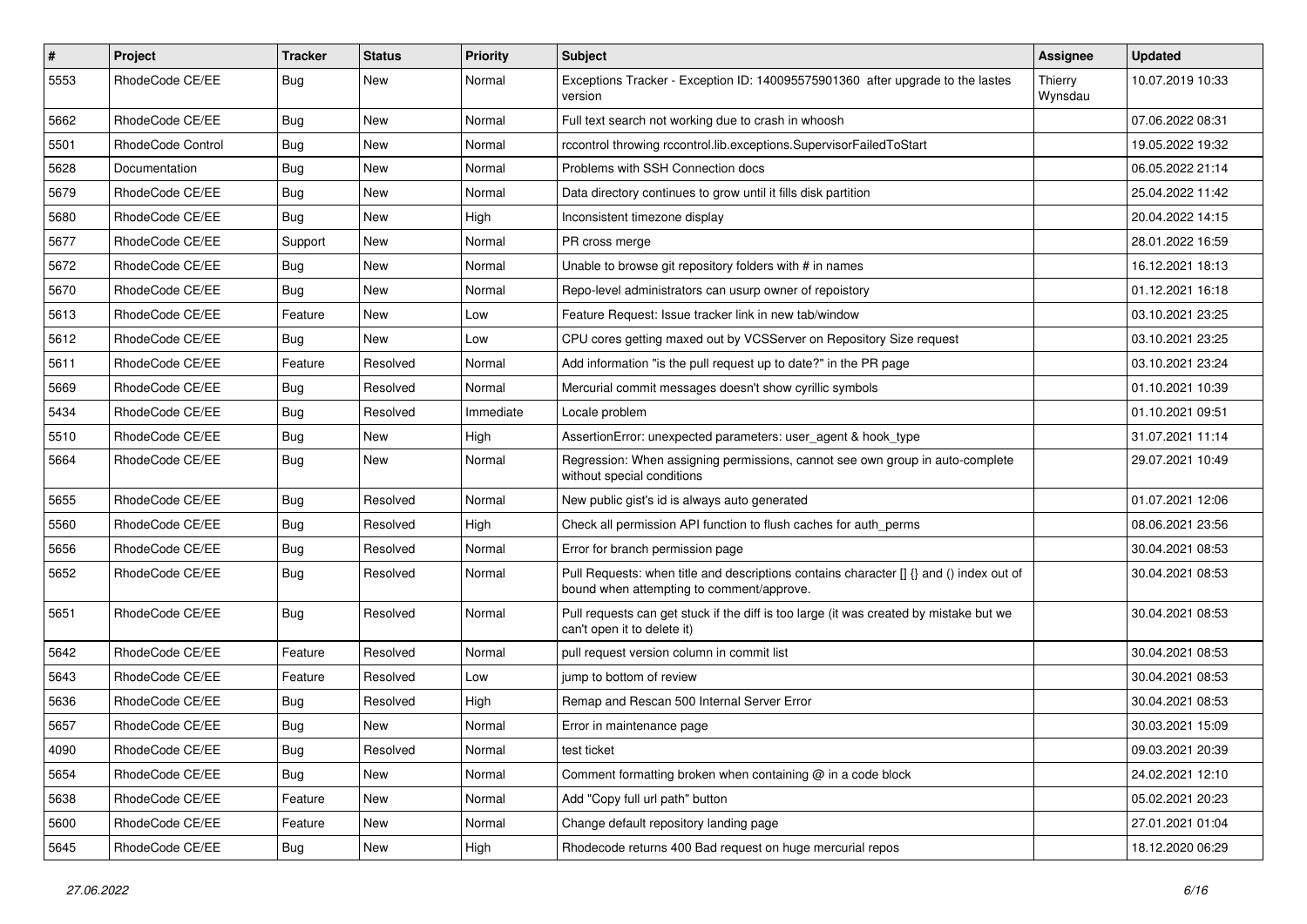| $\pmb{\#}$ | <b>Project</b>  | <b>Tracker</b> | <b>Status</b> | <b>Priority</b> | Subject                                                                                                            | <b>Assignee</b> | <b>Updated</b>   |
|------------|-----------------|----------------|---------------|-----------------|--------------------------------------------------------------------------------------------------------------------|-----------------|------------------|
| 5649       | RhodeCode CE/EE | Bug            | New           | Normal          | test-file-upload                                                                                                   |                 | 17.12.2020 23:08 |
| 5644       | RhodeCode CE/EE | Bug            | <b>New</b>    | Normal          | PR inks to comments not working if files are collapsed                                                             |                 | 02.12.2020 10:42 |
| 5635       | RhodeCode CE/EE | Feature        | Resolved      | Normal          | Remember column sorted by of the "Pull Requests You Participate In" table                                          |                 | 30.11.2020 22:30 |
| 5641       | RhodeCode CE/EE | Feature        | New           | Normal          | "Add draft" / (x) button usability                                                                                 |                 | 30.11.2020 20:53 |
| 5639       | RhodeCode CE/EE | Support        | <b>New</b>    | High            | 500 Internal Server Error   The server has either erred  after importing Database<br>from backup                   |                 | 22.11.2020 09:15 |
| 5637       | RhodeCode CE/EE | Feature        | <b>New</b>    | Normal          | Clone URL templates - add per repository/namespace                                                                 |                 | 29.10.2020 09:38 |
| 5633       | RhodeCode CE/EE | Bug            | Resolved      | Normal          | Moderately large pull requests fail because inefficient use of reviewer_data_json<br>column in pull requests table |                 | 12.10.2020 23:13 |
| 5634       | RhodeCode CE/EE | Bug            | Resolved      | Normal          | Quick Search Toolbar bugs out if pull request contains unicode double quote<br>character "                         |                 | 12.10.2020 23:13 |
| 5632       | RhodeCode CE/EE | Bug            | New           | Normal          | Missing Parent Folder for Personal Repo lacks proper handling                                                      |                 | 03.08.2020 07:56 |
| 5631       | RhodeCode CE/EE | Feature        | New           | Normal          | Change target of PR                                                                                                |                 | 31.07.2020 17:05 |
| 5574       | RhodeCode CE/EE | Feature        | Resolved      | Normal          | hg: Information for external hooks                                                                                 |                 | 30.07.2020 15:40 |
| 5622       | RhodeCode CE/EE | Bug            | Resolved      | High            | Upgrade from 4.18.3 to 4.19.3 broke all PRs                                                                        |                 | 28.07.2020 16:44 |
| 5623       | RhodeCode CE/EE | Bug            | Resolved      | Normal          | Credentials for remote repository URL leaking in Repository Header                                                 |                 | 22.07.2020 00:47 |
| 5630       | RhodeCode CE/EE | <b>Bug</b>     | New           | Normal          | Inline comments do not follow the line of code                                                                     |                 | 21.07.2020 11:25 |
| 5629       | RhodeCode CE/EE | <b>Bug</b>     | <b>New</b>    | Normal          | Diff truncated on small files                                                                                      |                 | 21.07.2020 08:58 |
| 5531       | RhodeCode Tools | Bug            | New           | Normal          | rhodecode-index: default cli opts overwrite given mapping file                                                     |                 | 17.07.2020 17:36 |
| 5627       | Documentation   | Bug            | New           | Normal          | Immediate re-run of rhodecode-index throws warnings on some repos (and suggests<br>rebuild from scratch)           |                 | 02.07.2020 19:41 |
| 5626       | RhodeCode CE/EE | <b>Bug</b>     | New           | Normal          | Whoosh full-text indexing is fully indexing all repos, not recognizing forks                                       |                 | 02.07.2020 19:24 |
| 5625       | Documentation   | <b>Bug</b>     | New           | Normal          | Feedback on RhodeCode Full-text search docs                                                                        |                 | 02.07.2020 19:22 |
| 5624       | RhodeCode CE/EE | <b>Bug</b>     | New           | Normal          | Timeout when trying to test SMTP email configuration                                                               |                 | 01.07.2020 20:01 |
| 5621       | RhodeCode CE/EE | <b>Bug</b>     | Resolved      | Urgent          | LDAP + User Groups authentication plugin not working after upgrade to 4.19.x                                       |                 | 15.06.2020 17:56 |
| 5620       | RhodeCode CE/EE | Bug            | Resolved      | Normal          | Regression of mail rendering in Thunderbird                                                                        |                 | 15.06.2020 16:45 |
| 5619       | RhodeCode CE/EE | <b>Bug</b>     | Resolved      | Normal          | Setting Landing Commit to SVN Trunk results in Files tab hitting a 404                                             |                 | 04.06.2020 23:51 |
| 5601       | RhodeCode CE/EE | Feature        | Resolved      | Normal          | Default navigation should be by branch name not commit id                                                          |                 | 04.06.2020 23:51 |
| 5590       | RhodeCode CE/EE | Bug            | New           | Normal          | Pull Request creation takes 2 minutes                                                                              |                 | 28.05.2020 20:48 |
| 5555       | RhodeCode CE/EE | <b>Bug</b>     | Resolved      | Normal          | Making Repository Public does not update the Default User Permissions                                              |                 | 28.05.2020 20:26 |
| 5594       | RhodeCode CE/EE | Bug            | Resolved      | Normal          | Credentials in Repository Settings for Pull requests are exposed                                                   |                 | 28.05.2020 20:25 |
| 5618       | RhodeCode CE/EE | Support        | New           | Normal          | Getting HTTP 502 Bad Gateway when trying to push (or clone) on a slow network                                      |                 | 27.05.2020 21:56 |
| 5561       | RhodeCode CE/EE | <b>Bug</b>     | Resolved      | Normal          | PR diff doesn't update when target changes                                                                         |                 | 21.05.2020 11:53 |
| 5617       | RhodeCode CE/EE | Feature        | New           | Normal          | Allow PRs to non-head bookmarks                                                                                    |                 | 20.05.2020 12:25 |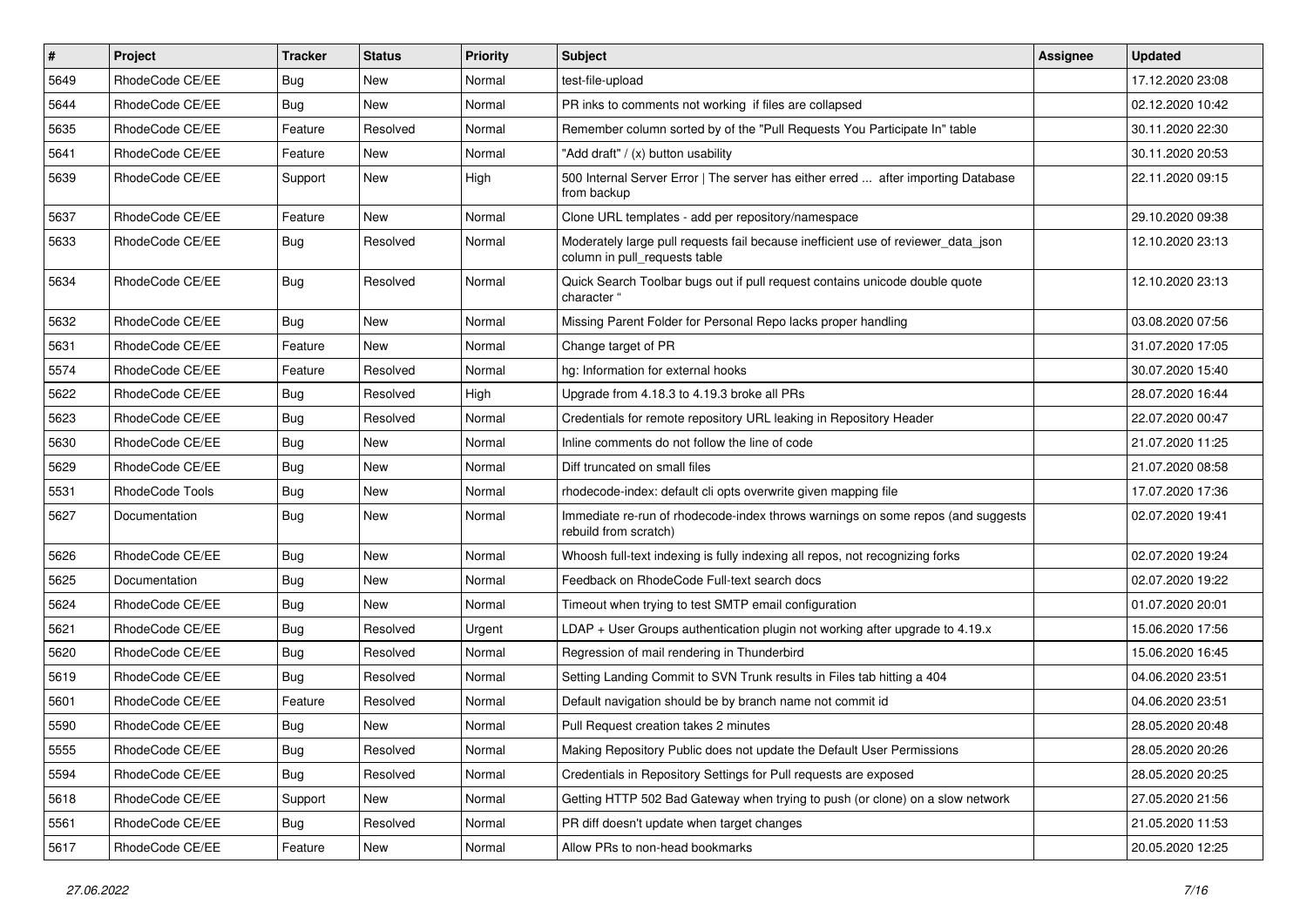| $\vert$ # | Project           | <b>Tracker</b> | <b>Status</b> | <b>Priority</b> | Subject                                                                                         | <b>Assignee</b> | <b>Updated</b>   |
|-----------|-------------------|----------------|---------------|-----------------|-------------------------------------------------------------------------------------------------|-----------------|------------------|
| 5614      | RhodeCode CE/EE   | Feature        | Resolved      | Normal          | Show context function name in hg diffs                                                          |                 | 23.04.2020 13:43 |
| 5583      | RhodeCode CE/EE   | Feature        | Resolved      | Normal          | rcextensions hook for pull request comment                                                      |                 | 23.04.2020 13:42 |
| 5596      | RhodeCode CE/EE   | Bug            | Resolved      | Normal          | Pull Request duplicated after description edit                                                  |                 | 14.04.2020 13:28 |
| 5609      | RhodeCode CE/EE   | Support        | Resolved      | Normal          | Change git diff algorithm                                                                       |                 | 31.03.2020 22:08 |
| 5605      | RhodeCode CE/EE   | <b>Bug</b>     | Resolved      | Normal          | Cannot set subversion compatibility to 1.10                                                     |                 | 30.03.2020 17:27 |
| 5603      | RhodeCode CE/EE   | Feature        | Resolved      | Normal          | Code search - highlight matching search terms                                                   |                 | 30.03.2020 11:16 |
| 5585      | RhodeCode CE/EE   | Feature        | Resolved      | Normal          | Minimize downtime on rccontrol upgrade                                                          |                 | 27.03.2020 09:45 |
| 5598      | Documentation     | Bug            | New           | Low             | Typo in force delete command                                                                    |                 | 19.03.2020 20:10 |
| 5595      | RhodeCode CE/EE   | Feature        | <b>New</b>    | Normal          | Group code review mail notification                                                             |                 | 03.03.2020 10:17 |
| 3981      | RhodeCode CE/EE   | Feature        | Resolved      | Normal          | Add cloud hosting like Gitlab, GitHub                                                           |                 | 02.03.2020 09:14 |
| 5593      | RhodeCode CE/EE   | Support        | New           | Normal          | <b>SSH</b> connections                                                                          |                 | 17.02.2020 16:18 |
| 5591      | Documentation     | Support        | New           | Normal          | documentation typo                                                                              |                 | 04.02.2020 19:43 |
| 5586      | RhodeCode CE/EE   | Feature        | <b>New</b>    | Normal          | @mention should be a link                                                                       |                 | 29.01.2020 11:46 |
| 5588      | RhodeCode CE/EE   | <b>Bug</b>     | New           | Normal          | wrong rendering of issue tracker pattern                                                        |                 | 29.01.2020 11:24 |
| 5584      | RhodeCode CE/EE   | Feature        | <b>New</b>    | Normal          | "update pull request link" message on vcs client                                                |                 | 23.01.2020 10:32 |
| 5229      | RhodeCode CE/EE   | Task           | Resolved      | Normal          | add support for https://clipboardjs.com/                                                        |                 | 21.01.2020 02:19 |
| 5469      | RhodeCode CE/EE   | Feature        | Resolved      | Normal          | elastisearch > 2.x not supported?                                                               |                 | 21.01.2020 02:19 |
| 5518      | RhodeCode CE/EE   | <b>Bug</b>     | Resolved      | Normal          | Zero-sized files in /rhodecode/config/rcextensions/examples                                     |                 | 21.01.2020 02:18 |
| 5272      | RhodeCode CE/EE   | Feature        | Resolved      | Normal          | Pull Request checklist                                                                          |                 | 21.01.2020 02:09 |
| 5554      | RhodeCode CE/EE   | Support        | Resolved      | Normal          | How to increase number of commits shown in pagination on dashboard and<br>changelog             |                 | 21.01.2020 02:08 |
| 5569      | RhodeCode CE/EE   | <b>Bug</b>     | Resolved      | Normal          | SshWrapper error                                                                                |                 | 21.01.2020 02:02 |
| 5575      | RhodeCode CE/EE   | <b>Bug</b>     | Resolved      | Low             | Filtering username containing '-' does not work in Admin audit log panel                        |                 | 20.01.2020 10:04 |
| 5567      | RhodeCode CE/EE   | <b>Bug</b>     | Resolved      | High            | Error after PR was updated                                                                      |                 | 20.01.2020 10:04 |
| 5573      | RhodeCode CE/EE   | <b>Bug</b>     | Resolved      | Normal          | Wrong notification Base Url for Email-Integrations                                              |                 | 16.01.2020 08:53 |
| 5582      | RhodeCode Control | Feature        | New           | Normal          | Add the version number of a PR in the HTTP API                                                  |                 | 15.01.2020 10:45 |
| 5556      | RhodeCode CE/EE   | Bug            | New           | Normal          | After upgrade RhodeCode Enterprise, pull request via API adds repo owner as<br>default reviewer |                 | 01.01.2020 13:09 |
| 5200      | RhodeCode CE/EE   | Task           | New           | Normal          | investigate search improvements                                                                 |                 | 16.12.2019 16:04 |
| 5541      | RhodeCode CE/EE   | Support        | New           | Normal          | <b>SVN Settings: Repository Patterns</b>                                                        |                 | 16.12.2019 15:35 |
| 5557      | RhodeCode CE/EE   | <b>Bug</b>     | Resolved      | Normal          | Consider removing slashes from the RSS feed names                                               |                 | 31.10.2019 19:54 |
| 5571      | RhodeCode CE/EE   | <b>Bug</b>     | Resolved      | Normal          | redmine does not work with firefox any more                                                     |                 | 25.10.2019 12:38 |
| 5570      | RhodeCode CE/EE   | <b>Bug</b>     | New           | Normal          | Remap repositories always fail in RhodeCode community                                           |                 | 04.10.2019 14:50 |
| 5507      | RhodeCode CE/EE   | <b>Bug</b>     | Resolved      | Normal          | Markdown rendering needs improvement                                                            |                 | 15.08.2019 15:40 |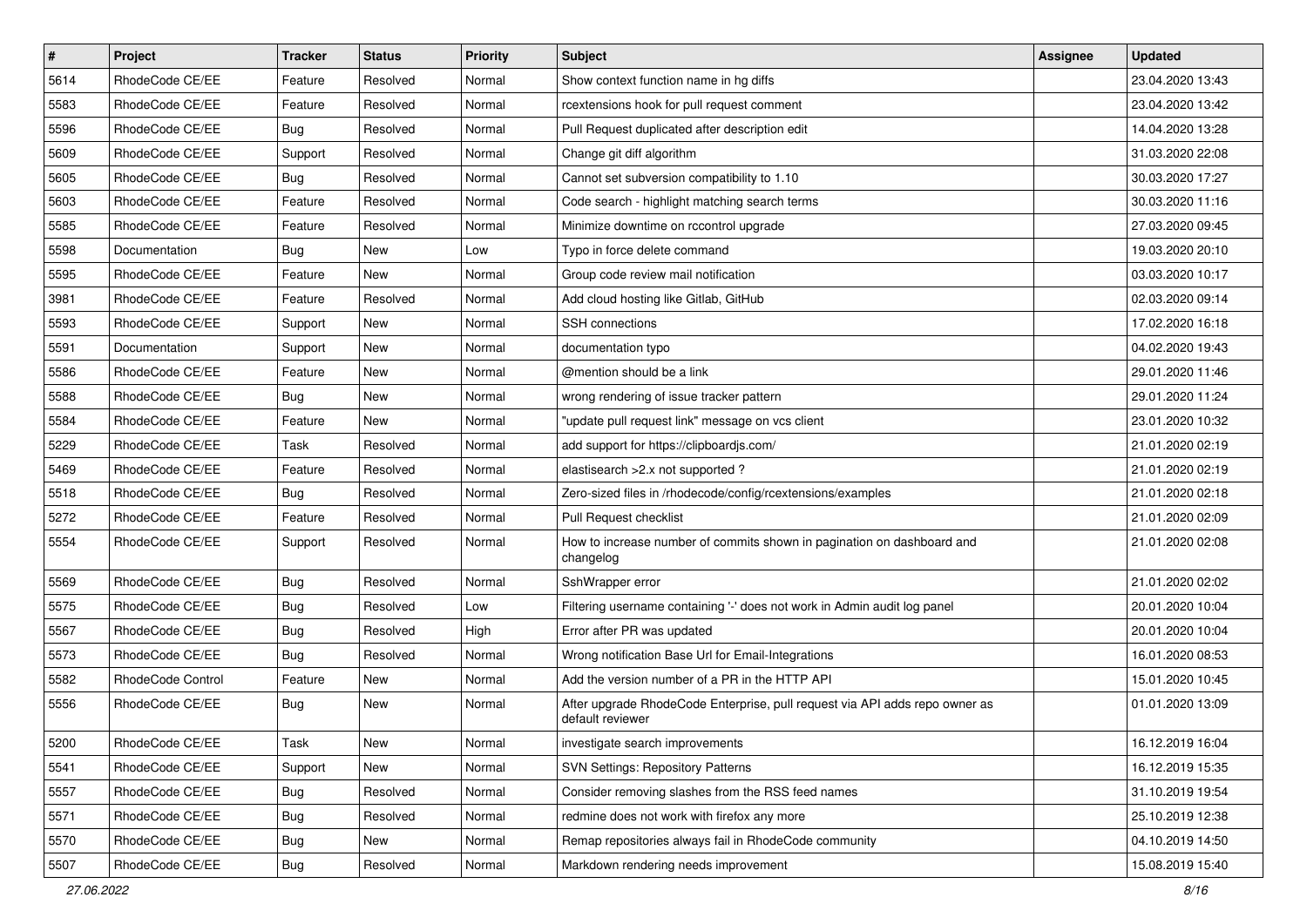| $\pmb{\#}$ | Project           | <b>Tracker</b> | <b>Status</b> | <b>Priority</b> | <b>Subject</b>                                                                                                                    | <b>Assignee</b> | <b>Updated</b>   |
|------------|-------------------|----------------|---------------|-----------------|-----------------------------------------------------------------------------------------------------------------------------------|-----------------|------------------|
| 5558       | RhodeCode CE/EE   | <b>Bug</b>     | Resolved      | Low             | Commit compare window covers text                                                                                                 |                 | 08.07.2019 18:12 |
| 5399       | RhodeCode CE/EE   | Bug            | In Progress   | High            | Issues with Git LFS integration                                                                                                   |                 | 07.07.2019 22:21 |
| 5513       | RhodeCode CE/EE   | Bug            | Resolved      | High            | Gist: GitHub flavoured markdown gist creation fails                                                                               |                 | 07.07.2019 22:21 |
| 5559       | RhodeCode CE/EE   | Bug            | New           | Normal          | Timezone handling issue on repos list                                                                                             |                 | 07.07.2019 22:19 |
| 5552       | RhodeCode CE/EE   | Feature        | <b>New</b>    | High            | PR dependency across repos                                                                                                        |                 | 22.06.2019 01:15 |
| 5551       | Documentation     | Bug            | New           | Normal          | Mention LargeFile and LFS in the Backup page                                                                                      |                 | 21.04.2019 20:58 |
| 5550       | RhodeCode CE/EE   | Bug            | New           | Normal          | 500 Internal Server Error   The server has either erred or is incapable of performing<br>the requested operation.                 |                 | 18.04.2019 17:12 |
| 5395       | RhodeCode CE/EE   | Support        | Resolved      | Normal          | Svn protocols and performance                                                                                                     |                 | 04.04.2019 18:08 |
| 5494       | RhodeCode CE/EE   | Bug            | <b>New</b>    | Normal          | rccontrol's python package management causes slow VCS SSH                                                                         |                 | 02.04.2019 11:56 |
| 5546       | RhodeCode CE/EE   | Support        | Resolved      | Normal          | experiments with mercurial 4.9                                                                                                    |                 | 26.03.2019 09:23 |
| 5547       | RhodeCode CE/EE   | Bug            | <b>New</b>    | Normal          | UI not consistent between Firefox and Chrome                                                                                      |                 | 01.03.2019 23:35 |
| 5536       | RhodeCode CE/EE   | Feature        | Resolved      | Low             | Ability to disable server-side SSH key generation                                                                                 |                 | 28.02.2019 13:52 |
| 5537       | RhodeCode CE/EE   | Task           | Resolved      | Normal          | Add owner to create pull request API                                                                                              |                 | 28.02.2019 13:52 |
| 5528       | RhodeCode CE/EE   | Bug            | Resolved      | High            | Empty Unicode file causes the PR to return HTTP 500                                                                               |                 | 28.02.2019 13:52 |
| 5490       | RhodeCode CE/EE   | Bug            | Resolved      | Normal          | Changes to repo group permissions via API are not audit logged                                                                    |                 | 28.02.2019 13:52 |
| 5520       | RhodeCode CE/EE   | Feature        | Resolved      | Normal          | Show the head commits shas when the merge is prevented due to multiple heads                                                      |                 | 28.02.2019 13:52 |
| 5522       | RhodeCode CE/EE   | Bug            | Resolved      | Low             | vcsserver fails when url contains extra "/"                                                                                       |                 | 28.02.2019 13:52 |
| 5521       | RhodeCode CE/EE   | Bug            | Resolved      | Normal          | Proxing SVN http requests does not work when using prefix for rhodecode.                                                          |                 | 28.02.2019 13:52 |
| 5515       | RhodeCode CE/EE   | <b>Bug</b>     | Resolved      | Normal          | PR default reviewer is incorrect                                                                                                  |                 | 28.02.2019 13:52 |
| 5545       | RhodeCode CE/EE   | Bug            | <b>New</b>    | Normal          | Merge commit to contain the username/reponame of the origin                                                                       |                 | 28.02.2019 13:46 |
| 5544       | RhodeCode CE/EE   | Support        | Resolved      | Normal          | Use of authentication token with LDAP account results in account lockout when max<br>bad password attempts are configured in LDAP |                 | 27.02.2019 10:09 |
| 5543       | RhodeCode CE/EE   | Feature        | New           | Normal          | Repo API should have equivalent get_repo_audit_logs() to User API call<br>get_user_audit_logs()                                   |                 | 26.02.2019 12:22 |
| 5540       | RhodeCode CE/EE   | Bug            | <b>New</b>    | Normal          | Rhode Code 4.15.2 VCS Caching(?) behaviour                                                                                        |                 | 25.02.2019 17:01 |
| 5538       | RhodeCode CE/EE   | <b>Bug</b>     | New           | Normal          | internal server error (UnicodeDecodeError) during rhodecode-index request                                                         |                 | 20.02.2019 14:43 |
| 5534       | RhodeCode Control | Feature        | New           | Normal          | extract/preload subcommand                                                                                                        |                 | 14.02.2019 14:45 |
| 5533       | RhodeCode Control | Feature        | In Progress   | Normal          | Support busybox tar                                                                                                               |                 | 09.02.2019 22:09 |
| 5535       | RhodeCode Control | <b>Bug</b>     | New           | Normal          | improper rollback on upgrade failure                                                                                              |                 | 09.02.2019 21:12 |
| 5530       | RhodeCode CE/EE   | <b>Bug</b>     | Resolved      | Normal          | Email integration has incorrect url                                                                                               |                 | 09.02.2019 10:33 |
| 5529       | Documentation     | Support        | New           | Normal          | Documentation does not detail watched repositories                                                                                |                 | 07.02.2019 00:16 |
| 5527       | RhodeCode CE/EE   | Support        | New           | Normal          | API: expose human readable failure reason                                                                                         |                 | 30.01.2019 17:43 |
| 5524       | RhodeCode CE/EE   | Bug            | New           | High            | Cannot log into RhodeCode anymore                                                                                                 |                 | 15.01.2019 17:08 |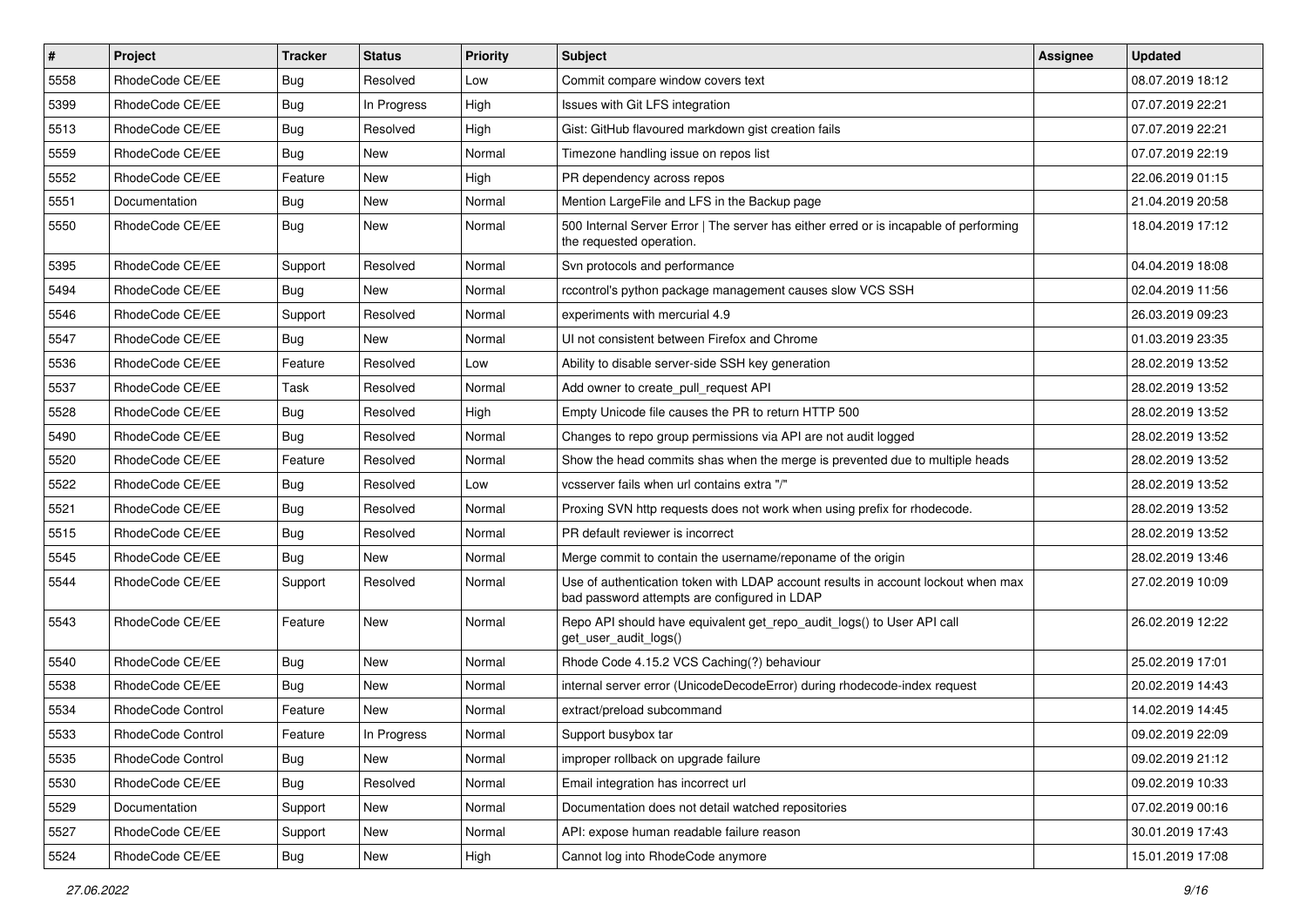| $\vert$ # | Project         | <b>Tracker</b> | <b>Status</b> | <b>Priority</b> | <b>Subject</b>                                                                                             | <b>Assignee</b> | <b>Updated</b>   |
|-----------|-----------------|----------------|---------------|-----------------|------------------------------------------------------------------------------------------------------------|-----------------|------------------|
| 5519      | RhodeCode CE/EE | <b>Bug</b>     | New           | High            | User unable to fork the repo despite setting Repository Forking to Disabled                                |                 | 11.12.2018 22:21 |
| 5517      | RhodeCode CE/EE | <b>Bug</b>     | Resolved      | Urgent          | Problem with upgrading to Community-4.15                                                                   |                 | 11.12.2018 06:32 |
| 5505      | RhodeCode CE/EE | <b>Bug</b>     | Resolved      | Normal          | Notification emails from RhodeCode is garbled in Outlook 2016 web client                                   |                 | 07.12.2018 09:49 |
| 5502      | RhodeCode CE/EE | <b>Bug</b>     | Resolved      | High            | 500 error when using multiple custom branch permissions                                                    |                 | 07.12.2018 09:49 |
| 5509      | RhodeCode CE/EE | <b>Bug</b>     | New           | Normal          | Remove `limportant attributes` from UI elements                                                            |                 | 07.12.2018 07:40 |
| 5511      | RhodeCode CE/EE | Feature        | New           | Normal          | New feature to synchronize the fork with the remote repo from the summary page                             |                 | 13.11.2018 01:23 |
| 5512      | RhodeCode CE/EE | Bug            | New           | Normal          | Show commit phase in summary view                                                                          |                 | 09.11.2018 21:37 |
| 5503      | RhodeCode CE/EE | Support        | New           | Normal          | failed to upgrade to 4.13.3                                                                                |                 | 06.11.2018 18:28 |
| 5482      | RhodeCode CE/EE | <b>Bug</b>     | Resolved      | Normal          | Changing a repo's 'Remote pull uri' in its Settings fails with 'No repo type specified'                    |                 | 31.10.2018 08:37 |
| 5297      | RhodeCode CE/EE | Bug            | Resolved      | Normal          | Locale fails on a SuSE system                                                                              |                 | 31.10.2018 08:36 |
| 5304      | RhodeCode CE/EE | <b>Bug</b>     | Resolved      | Normal          | Email template not correct                                                                                 |                 | 31.10.2018 08:36 |
| 5506      | RhodeCode CE/EE | Bug            | New           | Normal          | Web UI fonts are not looking good and is difficult to read for people with low vision                      |                 | 26.10.2018 09:38 |
| 5504      | RhodeCode CE/EE | Feature        | <b>New</b>    | Normal          | Buttons to copy commit hash and to expand the commit message in the repo<br>summary view                   |                 | 26.10.2018 00:59 |
| 5500      | RhodeCode CE/EE | Bug            | <b>New</b>    | Normal          | How to enable/set "RC_SKIP_HOOKS" to disable svn hooks?                                                    |                 | 02.10.2018 07:45 |
| 5499      | RhodeCode CE/EE | Support        | New           | Normal          | ERROR [celery.worker.consumer.consumer] consumer: Cannot connect                                           |                 | 11.09.2018 08:39 |
| 5495      | RhodeCode CE/EE | Support        | New           | Normal          | Idap to crowd users_groups sync source                                                                     |                 | 10.09.2018 22:09 |
| 5497      | RhodeCode CE/EE | Support        | New           | Normal          | hg push hangs                                                                                              |                 | 30.08.2018 22:15 |
| 4044      | RhodeCode CE/EE | Feature        | Resolved      | Normal          | Branch permissions                                                                                         |                 | 30.08.2018 09:48 |
| 5468      | RhodeCode CE/EE | Support        | New           | Normal          | Check logic for updating last commit for repository groups                                                 |                 | 30.08.2018 09:47 |
| 5491      | RhodeCode CE/EE | Support        | New           | Urgent          | Upgrade RhodeCode Community + VCSSERVER from 4.10.4 to 4.12.4, pull request<br>stop working with reviewers |                 | 30.08.2018 09:47 |
| 5461      | RhodeCode CE/EE | Bug            | Resolved      | Normal          | Changes to user group permissions via API are not audit logged                                             |                 | 30.08.2018 09:47 |
| 5496      | RhodeCode CE/EE | Support        | New           | Normal          | database migration 4.11.6 mysql to 4.12.4 postgres                                                         |                 | 27.08.2018 21:17 |
| 5492      | RhodeCode CE/EE | <b>Bug</b>     | New           | Normal          | VCSServer + SVN 1.10                                                                                       |                 | 26.07.2018 15:01 |
| 5450      | RhodeCode Tools | Bug            | New           | Normal          | rhodecode-api get_license_info no longer works                                                             |                 | 17.07.2018 15:01 |
| 5408      | Documentation   | Task           | Resolved      | Low             | Upate nginx documentation for non standard SSL port                                                        |                 | 12.07.2018 23:21 |
| 5489      | RhodeCode CE/EE | Bug            | Resolved      | High            | grant_user_permission_to_repo_group API call fails to set permissions on child<br>repos                    |                 | 11.07.2018 09:57 |
| 5462      | RhodeCode CE/EE | Bug            | New           | Normal          | create repo api fails with celery enabled                                                                  |                 | 10.07.2018 17:49 |
| 5484      | RhodeCode CE/EE | Support        | New           | Normal          | Setting up ssh, remote hg not found                                                                        |                 | 06.07.2018 23:41 |
| 5460      | RhodeCode CE/EE | <b>Bug</b>     | New           | Low             | Repo creation stuck when remote clone returns partial http code 500                                        |                 | 06.07.2018 19:14 |
| 5187      | RhodeCode CE/EE | Feature        | Resolved      | Normal          | changelog dynamic loading of commits                                                                       |                 | 12.06.2018 12:31 |
| 4089      | RhodeCode CE/EE | <b>Bug</b>     | Resolved      | Normal          | svn repository does not exist                                                                              |                 | 12.06.2018 12:29 |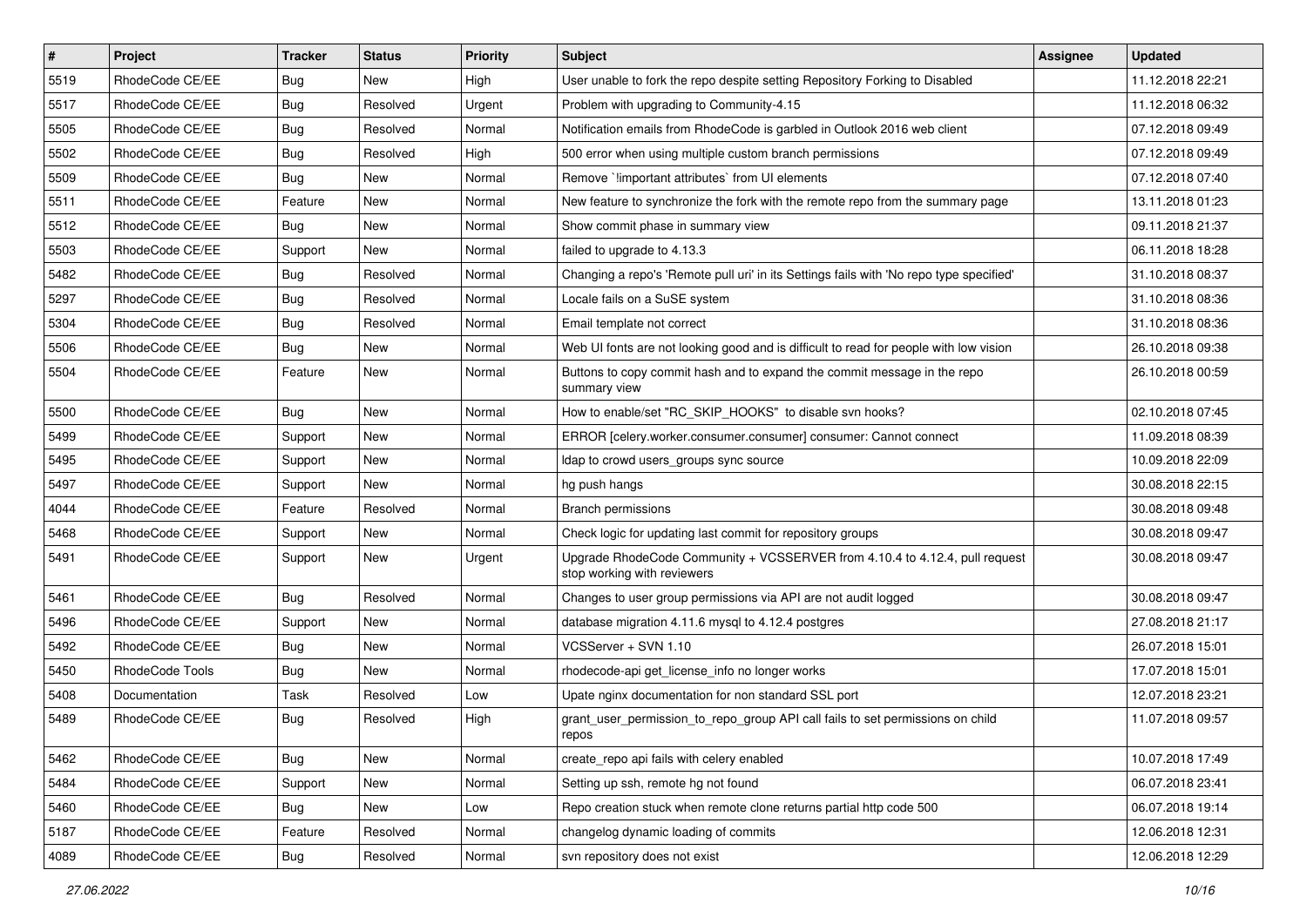| $\vert$ # | Project         | <b>Tracker</b> | <b>Status</b> | Priority | <b>Subject</b>                                                                                                                                                                       | <b>Assignee</b> | <b>Updated</b>   |
|-----------|-----------------|----------------|---------------|----------|--------------------------------------------------------------------------------------------------------------------------------------------------------------------------------------|-----------------|------------------|
| 5475      | RhodeCode CE/EE | Bug            | New           | Normal   | Unable to locate user in OpenLDAP directory via Idaps                                                                                                                                |                 | 08.06.2018 20:06 |
| 5471      | RhodeCode CE/EE | Bug            | <b>New</b>    | Normal   | Webhook integration failing: need more than 3 values to unpack                                                                                                                       |                 | 01.06.2018 02:26 |
| 5444      | RhodeCode CE/EE | <b>Bug</b>     | Resolved      | Normal   | Error while creating a pull request on a Mercurial repository                                                                                                                        |                 | 17.04.2018 22:29 |
| 3364      | RhodeCode CE/EE | Support        | New           | High     | Allow Specifying the Commit Message for Pull Request Merges                                                                                                                          |                 | 17.04.2018 21:51 |
| 5391      | RhodeCode CE/EE | Task           | Resolved      | High     | Secure Email change                                                                                                                                                                  |                 | 17.04.2018 21:50 |
| 4290      | RhodeCode CE/EE | Task           | New           | Normal   | Allow to transplant the review status to merged commits                                                                                                                              |                 | 17.04.2018 21:50 |
| 4109      | RhodeCode CE/EE | Bug            | <b>New</b>    | Normal   | [files] The "switch to commit" widget is broken after using browser back button                                                                                                      |                 | 17.04.2018 21:50 |
| 4045      | RhodeCode CE/EE | Task           | New           | Normal   | File permissions                                                                                                                                                                     |                 | 17.04.2018 21:49 |
| 5457      | RhodeCode CE/EE | Bug            | Resolved      | Normal   | Internal server error on full-text search settings page with Elasticsearch                                                                                                           |                 | 16.04.2018 09:08 |
| 5414      | RhodeCode CE/EE | Bug            | New           | High     | When Opening New Pull Request, Target Revision Default Is Undesireable                                                                                                               |                 | 11.04.2018 23:20 |
| 5371      | RhodeCode CE/EE | Bug            | New           | Normal   | Comment times in Pull Requests are off by 1 day                                                                                                                                      |                 | 10.04.2018 15:11 |
| 5412      | RhodeCode CE/EE | Bug            | Resolved      | Normal   | Webhook for "pullrequest commented" event returns incomplete data                                                                                                                    |                 | 27.02.2018 18:00 |
| 2844      | RhodeCode CE/EE | Task           | New           | Normal   | Update Bcrypt to a maintained version                                                                                                                                                |                 | 17.02.2018 20:37 |
| 5439      | Documentation   | <b>Bug</b>     | New           | Low      | JIRA Integration description: Wrong sample link                                                                                                                                      |                 | 14.02.2018 14:25 |
| 5436      | RhodeCode CE/EE | <b>Bug</b>     | Resolved      | High     | Unable To Open Pull Request in 4.11.2                                                                                                                                                |                 | 14.02.2018 11:14 |
| 5433      | RhodeCode CE/EE | <b>Bug</b>     | Resolved      | High     | RhodeCode Community 4.11 doesn't handle HG largefiles extension                                                                                                                      |                 | 01.02.2018 20:08 |
| 5410      | RhodeCode CE/EE | Bug            | New           | Normal   | After converting to CE, we get the following error when trying to view some repos in<br>the UI: "UnicodeDecodeError: 'ascii' codec can't decode byte" (full error in<br>Description) |                 | 25.01.2018 20:45 |
| 5423      | Documentation   | Support        | Resolved      | Normal   | API-Documentation for Method "create_repo_group" faulty                                                                                                                              |                 | 22.01.2018 16:23 |
| 5202      | RhodeCode CE/EE | Task           | Resolved      | Normal   | run git gc and git repack on GIT repos when we have a scheduler via celery in<br>pyramid                                                                                             |                 | 04.12.2017 20:49 |
| 5406      | RhodeCode CE/EE | Bug            | <b>New</b>    | Normal   | <b>Installer Fails</b>                                                                                                                                                               |                 | 01.12.2017 11:52 |
| 5405      | RhodeCode CE/EE | Bug            | New           | Normal   | Add repository from UI leads to HTTP/404                                                                                                                                             |                 | 28.11.2017 11:39 |
| 5404      | RhodeCode CE/EE | Task           | <b>New</b>    | Normal   | Add an option to detach review rules when deleting an user                                                                                                                           |                 | 22.11.2017 11:23 |
| 4169      | RhodeCode CE/EE | Task           | Resolved      | Normal   | re-architecture celery support                                                                                                                                                       |                 | 17.11.2017 19:21 |
| 5400      | RhodeCode CE/EE | Task           | New           | Normal   | User group - subgroup support                                                                                                                                                        |                 | 06.11.2017 22:00 |
| 5316      | RhodeCode CE/EE | Feature        | In Progress   | Normal   | UI should provide checkout URL for a SVN path                                                                                                                                        |                 | 06.11.2017 21:59 |
| 5396      | RhodeCode CE/EE | Feature        | Resolved      | Normal   | Merge state with shadow repo should be created during pull request                                                                                                                   |                 | 12.10.2017 21:57 |
| 5394      | RhodeCode CE/EE | Support        | New           | Normal   | SVN to Git / Mercurial Migration                                                                                                                                                     |                 | 03.10.2017 09:29 |
| 5289      | RhodeCode CE/EE | Feature        | New           | High     | Ability to Upload/Replace a file using the UI                                                                                                                                        |                 | 22.09.2017 10:29 |
| 4051      | RhodeCode CE/EE | Task           | New           | Normal   | [ux, renderering] Consistent formatting on text fields.                                                                                                                              |                 | 22.09.2017 10:27 |
| 1457      | RhodeCode CE/EE | Feature        | New           | Normal   | add allow permissions inheritance on repo groups                                                                                                                                     |                 | 22.09.2017 10:27 |
| 4299      | RhodeCode CE/EE | Task           | New           | Normal   | TEMPLATE repo groups                                                                                                                                                                 |                 | 22.09.2017 10:26 |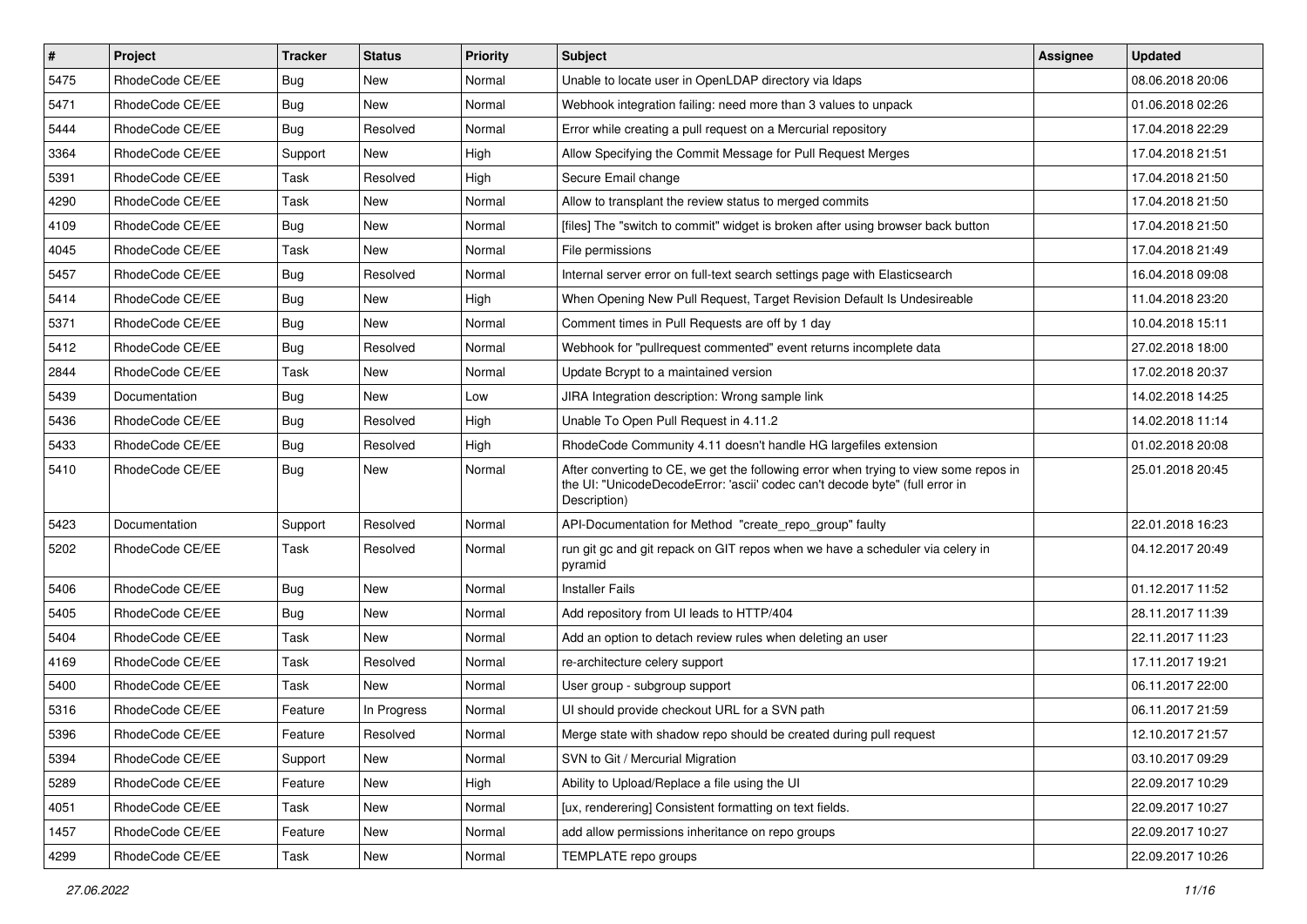| $\pmb{\#}$ | Project              | <b>Tracker</b> | <b>Status</b> | Priority | Subject                                                                           | Assignee | <b>Updated</b>   |
|------------|----------------------|----------------|---------------|----------|-----------------------------------------------------------------------------------|----------|------------------|
| 5203       | RhodeCode CE/EE      | Task           | Resolved      | Normal   | optimise large repos speed                                                        |          | 08.09.2017 16:10 |
| 5380       | RhodeCode CE/EE      | <b>Bug</b>     | Resolved      | Normal   | repo commits pageintion error                                                     |          | 06.09.2017 19:16 |
| 5381       | RhodeCode CE/EE      | <b>Bug</b>     | Resolved      | Normal   | Email integration changeset links invalid                                         |          | 06.09.2017 12:29 |
| 5379       | RhodeCode CE/EE      | <b>Bug</b>     | Resolved      | Normal   | Journal RSS feed errors                                                           |          | 01.09.2017 16:40 |
| 5343       | RhodeCode CE/EE      | Task           | Resolved      | Normal   | SSH key management and SSH support                                                |          | 18.08.2017 23:50 |
| 5376       | RhodeCode CE/EE      | <b>Bug</b>     | Resolved      | Normal   | error: pretxnchangegroup.acl hook failed: acl: user "" denied on branch "default" |          | 16.08.2017 19:45 |
| 5375       | RhodeCode CE/EE      | Support        | Resolved      | Normal   | How do I configure "Go to" to just search repository names?                       |          | 16.08.2017 18:00 |
| 5337       | RhodeCode CE/EE      | Bug            | Resolved      | Normal   | Possible memory leak after few Git Pull Requests                                  |          | 08.08.2017 13:08 |
| 4312       | RhodeCode CE/EE      | Task           | New           | Normal   | Storage location changes                                                          |          | 11.07.2017 13:31 |
| 5348       | Documentation        | <b>Bug</b>     | <b>New</b>    | Normal   | Uninstall documentaion missing some steps                                         |          | 06.07.2017 10:25 |
| 5347       | Documentation        | <b>Bug</b>     | New           | Normal   | Post Install steps should include Apache or Nginx setup.                          |          | 06.07.2017 10:23 |
| 5269       | RhodeCode CE/EE      | Support        | New           | Normal   | Upgrade from RC EE 3.7.1 to RC EE 4.x                                             |          | 29.06.2017 19:36 |
| 5342       | RhodeCode Appenlight | Bug            | <b>New</b>    | Low      | Broken link [Applications Modify application]                                     |          | 21.06.2017 21:21 |
| 5321       | RhodeCode CE/EE      | Feature        | Resolved      | Normal   | Audit logs                                                                        |          | 21.06.2017 12:49 |
| 4207       | RhodeCode CE/EE      | Feature        | Resolved      | Normal   | Support for obsolescence markers in changelog UI                                  |          | 19.05.2017 16:14 |
| 5225       | RhodeCode CE/EE      | Task           | Resolved      | Normal   | add tag of author/contribitor to comments                                         |          | 11.05.2017 11:10 |
| 5265       | RhodeCode CE/EE      | Task           | Resolved      | Normal   | Enable phases support                                                             |          | 11.05.2017 11:10 |
| 5278       | RhodeCode CE/EE      | Feature        | <b>New</b>    | Normal   | Require support for git repositories of the form git://                           |          | 13.04.2017 15:20 |
| 5277       | RhodeCode CE/EE      | <b>Bug</b>     | Resolved      | Normal   | table id=user_list_table - Ajax error                                             |          | 13.04.2017 01:04 |
| 5259       | RhodeCode CE/EE      | <b>Bug</b>     | Resolved      | Normal   | user-journal storage changes                                                      |          | 12.04.2017 00:04 |
| 5273       | RhodeCode CE/EE      | Feature        | New           | Normal   | Comment status                                                                    |          | 07.04.2017 13:10 |
| 5271       | RhodeCode CE/EE      | Feature        | New           | Normal   | Private comments                                                                  |          | 07.04.2017 12:01 |
| 5266       | RhodeCode CE/EE      | Bug            | Resolved      | Normal   | Validate if changes in target branches get's propagated on Pull request updates   |          | 05.04.2017 18:10 |
| 5255       | RhodeCode CE/EE      | Support        | New           | Normal   | I can't access issues created by me from mail                                     |          | 04.04.2017 11:28 |
| 4306       | RhodeCode CE/EE      | <b>Bug</b>     | Resolved      | Normal   | Issue to push file with character # on a SVN                                      |          | 03.04.2017 16:44 |
| 2817       | RhodeCode CE/EE      | Feature        | Resolved      | Normal   | Make largefiles downloadable from the interface                                   |          | 27.03.2017 14:04 |
| 4235       | RhodeCode CE/EE      | Task           | Resolved      | High     | Support GIT LFS server                                                            |          | 23.03.2017 17:24 |
| 5256       | RhodeCode CE/EE      | Feature        | New           | Normal   | Last repository access time.                                                      |          | 23.03.2017 16:34 |
| 5248       | Documentation        | Bug            | New           | Normal   | Installation of rhodecode-tools                                                   |          | 16.03.2017 16:35 |
| 5235       | RhodeCode CE/EE      | Task           | Resolved      | Normal   | relative image support                                                            |          | 10.03.2017 23:37 |
| 5237       | Documentation        | Support        | New           | Normal   | documentation for DR                                                              |          | 06.03.2017 23:34 |
| 5227       | RhodeCode CE/EE      | <b>Bug</b>     | New           | Normal   | 400 during a svn checkout, file with special chars                                |          | 23.02.2017 17:43 |
| 5221       | RhodeCode CE/EE      | Task           | Resolved      | Normal   | Missing comment type in emails                                                    |          | 19.02.2017 21:46 |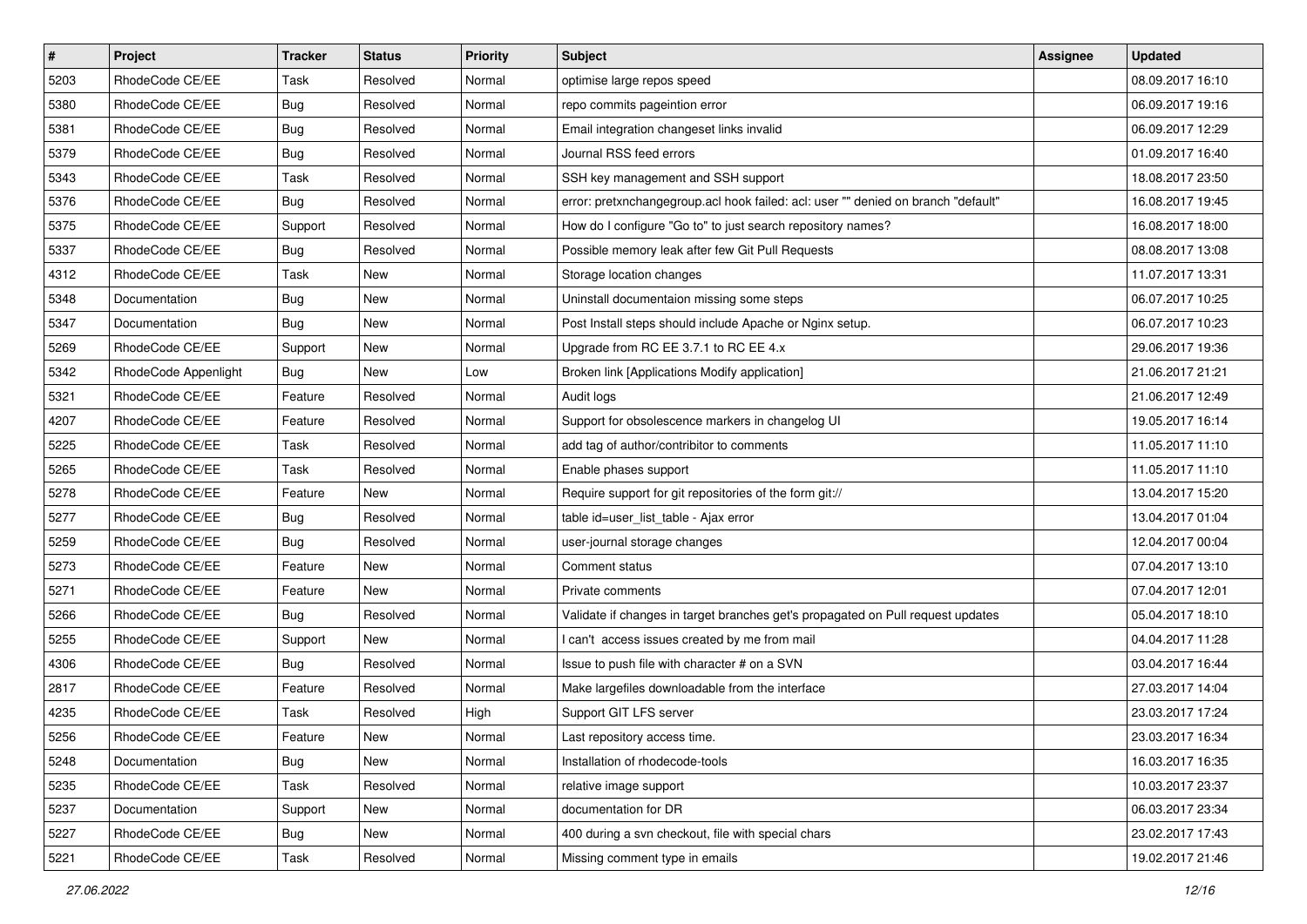| $\pmb{\#}$ | Project         | <b>Tracker</b> | <b>Status</b> | <b>Priority</b> | <b>Subject</b>                                                          | Assignee | <b>Updated</b>   |
|------------|-----------------|----------------|---------------|-----------------|-------------------------------------------------------------------------|----------|------------------|
| 5218       | RhodeCode CE/EE | Bug            | <b>New</b>    | Normal          | 500 when forking repository, when using special chars in password.      |          | 19.02.2017 21:46 |
| 5213       | RhodeCode CE/EE | Bug            | Resolved      | Normal          | Fixing Apache Proxy timeout issues                                      |          | 14.02.2017 09:44 |
| 4274       | RhodeCode CE/EE | Bug            | Resolved      | Normal          | 500 error when push big objects                                         |          | 13.02.2017 19:53 |
| 5210       | RhodeCode CE/EE | Bug            | Resolved      | Normal          | webook problems                                                         |          | 13.02.2017 19:43 |
| 5207       | RhodeCode CE/EE | Task           | Resolved      | Low             | Release 4.6.1                                                           |          | 13.02.2017 18:04 |
| 5201       | RhodeCode CE/EE | Task           | Resolved      | Normal          | API: implement describe-methods                                         |          | 13.02.2017 15:57 |
| 5198       | RhodeCode CE/EE | Task           | Resolved      | Normal          | remove pyro4 from enterprise                                            |          | 07.02.2017 19:28 |
| 1404       | RhodeCode CE/EE | Bug            | Resolved      | Normal          | clone of really huge git repo (4gb) causes pyro to explode              |          | 07.02.2017 14:52 |
| 5184       | RhodeCode CE/EE | Task           | Resolved      | Normal          | bump pyramid to 1.7.X                                                   |          | 06.02.2017 21:50 |
| 5164       | RhodeCode CE/EE | Bug            | Resolved      | Normal          | non-web calls are leaking session objects                               |          | 13.01.2017 01:30 |
| 5153       | Documentation   | Bug            | Resolved      | Normal          | Documentation: /tmp permissions                                         |          | 04.01.2017 13:02 |
| 4678       | RhodeCode CE/EE | Task           | Resolved      | Normal          | Release 4.5.2                                                           |          | 19.12.2016 17:32 |
| 4677       | RhodeCode CE/EE | Support        | Resolved      | High            | API get_repo_refs not working?                                          |          | 19.12.2016 11:46 |
| 4676       | RhodeCode CE/EE | Bug            | Resolved      | Normal          | Some admin passwords can make installation fail                         |          | 16.12.2016 16:16 |
| 4675       | RhodeCode CE/EE | Bug            | Resolved      | Normal          | Disk free inodes are displayed incorrectly                              |          | 13.12.2016 22:41 |
| 4283       | RhodeCode CE/EE | Task           | Resolved      | Normal          | bump whoosh to 2.7.4 release                                            |          | 13.12.2016 21:08 |
| 4666       | RhodeCode CE/EE | Task           | Resolved      | Normal          | Bump git and mercurial to latest versions                               |          | 02.12.2016 19:01 |
| 4669       | RhodeCode CE/EE | Task           | <b>New</b>    | Normal          | disable pytest sugar on nix-build                                       |          | 01.12.2016 12:52 |
| 4304       | RhodeCode CE/EE | Bug            | Resolved      | High            | Search: Internal Server Error                                           |          | 26.11.2016 16:26 |
| 4305       | RhodeCode CE/EE | Task           | Resolved      | Normal          | Meta-tagging could be excluded from limit                               |          | 09.11.2016 19:27 |
| 4303       | RhodeCode CE/EE | Support        | <b>New</b>    | Normal          | rhodecode instance                                                      |          | 08.11.2016 16:32 |
| 4003       | RhodeCode CE/EE | Task           | Resolved      | Normal          | User personal repository groups improvements                            |          | 07.11.2016 16:12 |
| 4301       | RhodeCode CE/EE | Feature        | New           | Normal          | [API] toggle force_password_reset in api for Idap users                 |          | 28.10.2016 15:43 |
| 4285       | RhodeCode CE/EE | Bug            | <b>New</b>    | Normal          | Intermittent error while trying to create or fork a repository          |          | 17.10.2016 22:42 |
| 4266       | RhodeCode CE/EE | <b>Bug</b>     | Resolved      | Normal          | Error 500 on integrations page after setting up Webhook                 |          | 17.10.2016 15:35 |
| 4108       | RhodeCode CE/EE | Task           | Resolved      | Normal          | Release 4.2.2                                                           |          | 14.10.2016 13:08 |
| 4272       | RhodeCode CE/EE | Feature        | New           | Normal          | Better SPAM protection                                                  |          | 12.10.2016 11:14 |
| 4252       | RhodeCode CE/EE | Support        | New           | Normal          | Backup & Recovery                                                       |          | 07.10.2016 19:47 |
| 4255       | RhodeCode CE/EE | <b>Bug</b>     | New           | Normal          | [translation, i18n] translation not being applied to integrations pages |          | 30.09.2016 15:56 |
| 4206       | RhodeCode CE/EE | <b>Bug</b>     | Resolved      | High            | Error creating SVN groups                                               |          | 15.09.2016 13:24 |
| 4227       | RhodeCode CE/EE | Support        | Resolved      | Normal          | VBScript files detected as text/plain - no syntax highlighting          |          | 14.09.2016 22:38 |
| 4226       | RhodeCode CE/EE | Feature        | New           | Normal          | [settings, system info] add VCS and Channelstream status to System Info |          | 14.09.2016 16:45 |
| 4192       | RhodeCode CE/EE | Feature        | Resolved      | Normal          | [ce, ee] slack/hipchat integrations group commits by branch pushed      |          | 09.09.2016 19:01 |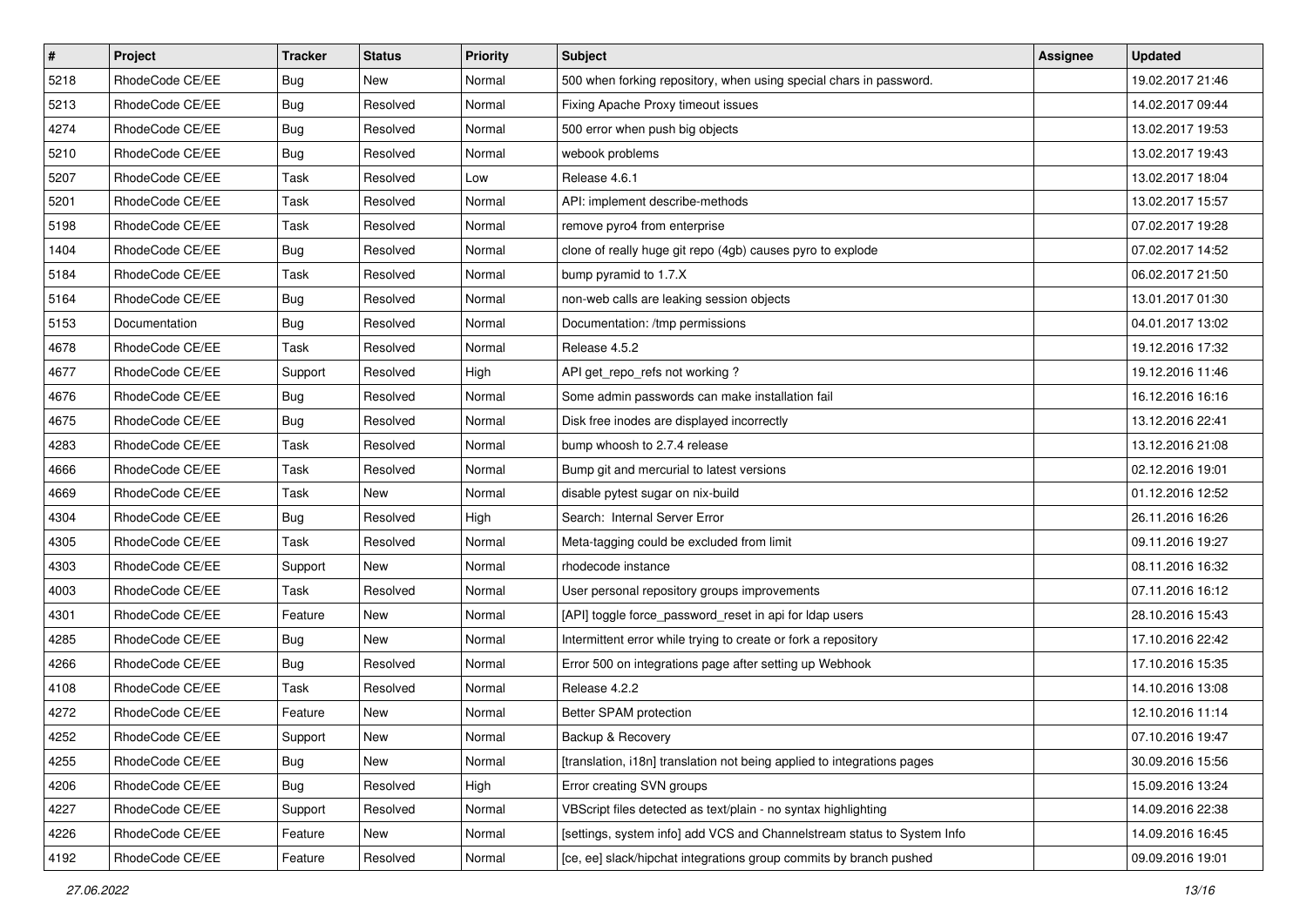| $\pmb{\#}$ | Project              | <b>Tracker</b> | <b>Status</b> | Priority | Subject                                                                                                            | Assignee | <b>Updated</b>   |
|------------|----------------------|----------------|---------------|----------|--------------------------------------------------------------------------------------------------------------------|----------|------------------|
| 4151       | RhodeCode CE/EE      | Task           | Resolved      | Normal   | [packaging] Subversion to current 1.9.X                                                                            |          | 09.09.2016 10:18 |
| 4222       | RhodeCode CE/EE      | Feature        | <b>New</b>    | Normal   | Configurable detection of READMEs                                                                                  |          | 09.09.2016 10:05 |
| 4220       | RhodeCode Appenlight | Feature        | New           | Low      | Search params allow sorting of result.                                                                             |          | 06.09.2016 16:33 |
| 4216       | RhodeCode CE/EE      | Task           | New           | Normal   | [ux, renderers] implement consistent rendering for text fields                                                     |          | 06.09.2016 11:46 |
| 4166       | RhodeCode CE/EE      | Bug            | Resolved      | Urgent   | [ce] Rhodecode crashing after MySQL error                                                                          |          | 23.08.2016 23:35 |
| 4140       | RhodeCode CE/EE      | Task           | Resolved      | Normal   | Check middleware chain status, and Verify that special middleware is catching<br>exceptions correctly              |          | 23.08.2016 12:13 |
| 4191       | RhodeCode CE/EE      | Feature        | <b>New</b>    | Normal   | Add custom Image logo option to header                                                                             |          | 22.08.2016 14:49 |
| 4189       | RhodeCode CE/EE      | Bug            | New           | Normal   | [tests, git] count of commit ids is different for git than hg when comparing remote                                |          | 22.08.2016 12:34 |
| 4190       | RhodeCode CE/EE      | Bug            | New           | Normal   | [tests] fix or remove rst xss inline test                                                                          |          | 22.08.2016 12:15 |
| 4188       | RhodeCode CE/EE      | <b>Bug</b>     | New           | Normal   | [tests, svn] changeset tests produce different results for svn                                                     |          | 22.08.2016 09:54 |
| 4182       | RhodeCode CE/EE      | Feature        | New           | Normal   | add direct link from notification to corresponding PR                                                              |          | 19.08.2016 12:35 |
| 4116       | RhodeCode CE/EE      | Bug            | New           | High     | [ee] Starting EE or running paster commands like setup-rhodecode does not work<br>without setting LC_ALL properly. |          | 18.08.2016 21:03 |
| 4163       | RhodeCode CE/EE      | Task           | <b>New</b>    | Normal   | [ce, ee] celery refactor + upgrade                                                                                 |          | 15.08.2016 12:32 |
| 2264       | RhodeCode CE/EE      | Bug            | Resolved      | Normal   | New user password change doesn't actually require a password change.                                               |          | 12.08.2016 16:01 |
| 3967       | RhodeCode CE/EE      | Support        | In Progress   | Normal   | Server 500 error                                                                                                   |          | 11.08.2016 13:39 |
| 3923       | RhodeCode CE/EE      | Bug            | <b>New</b>    | Normal   | odd exception on running internal-code                                                                             |          | 09.08.2016 10:54 |
| 4154       | RhodeCode CE/EE      | <b>Bug</b>     | New           | Low      | [ce, ee] user register via github captcha                                                                          |          | 05.08.2016 22:51 |
| 4144       | RhodeCode CE/EE      | Feature        | New           | Normal   | [ux] improve enable/disable of notifications                                                                       |          | 02.08.2016 17:19 |
| 3022       | RhodeCode CE/EE      | <b>Bug</b>     | <b>New</b>    | Normal   | SVN support with repositories groups                                                                               |          | 26.07.2016 18:25 |
| 3504       | RhodeCode CE/EE      | Task           | In Progress   | Normal   | [routing] Move static assets under a common prefix                                                                 |          | 19.07.2016 12:27 |
| 4081       | RhodeCode CE/EE      | Support        | Resolved      | Normal   | Receiving server 500 error when trying to clone repo from windows client using<br>eclipse                          |          | 12.07.2016 14:30 |
| 2744       | RhodeCode CE/EE      | Task           | Resolved      | Normal   | Deprecating Internet Explorer                                                                                      |          | 06.07.2016 12:04 |
| 4071       | RhodeCode Appenlight | Feature        | <b>New</b>    | Normal   | Allow for easy out-out of assigned permissions                                                                     |          | 05.07.2016 10:14 |
| 737        | Documentation        | Task           | New           | Normal   | What is an extra field and how do you add it?                                                                      |          | 01.07.2016 14:15 |
| 4064       | RhodeCode Appenlight | Feature        | New           | Normal   | Create a multiple action feature for Reports and Logs lists                                                        |          | 30.06.2016 15:18 |
| 4063       | RhodeCode Appenlight | Feature        | New           | Normal   | add option to specify custom value in dashboard select                                                             |          | 30.06.2016 15:17 |
| 4062       | RhodeCode Appenlight | Feature        | New           | Normal   | A way to see browser breakdown for an error                                                                        |          | 30.06.2016 15:16 |
| 4061       | RhodeCode Appenlight | Feature        | New           | Normal   | Timezone for applications                                                                                          |          | 30.06.2016 15:16 |
| 4060       | RhodeCode Appenlight | Feature        | New           | Normal   | Replayable requests                                                                                                |          | 30.06.2016 15:15 |
| 4059       | RhodeCode Appenlight | Feature        | New           | Normal   | Server Monitoring                                                                                                  |          | 30.06.2016 15:15 |
| 4057       | RhodeCode Appenlight | Feature        | New           | Normal   | Negation option for search filter                                                                                  |          | 30.06.2016 15:12 |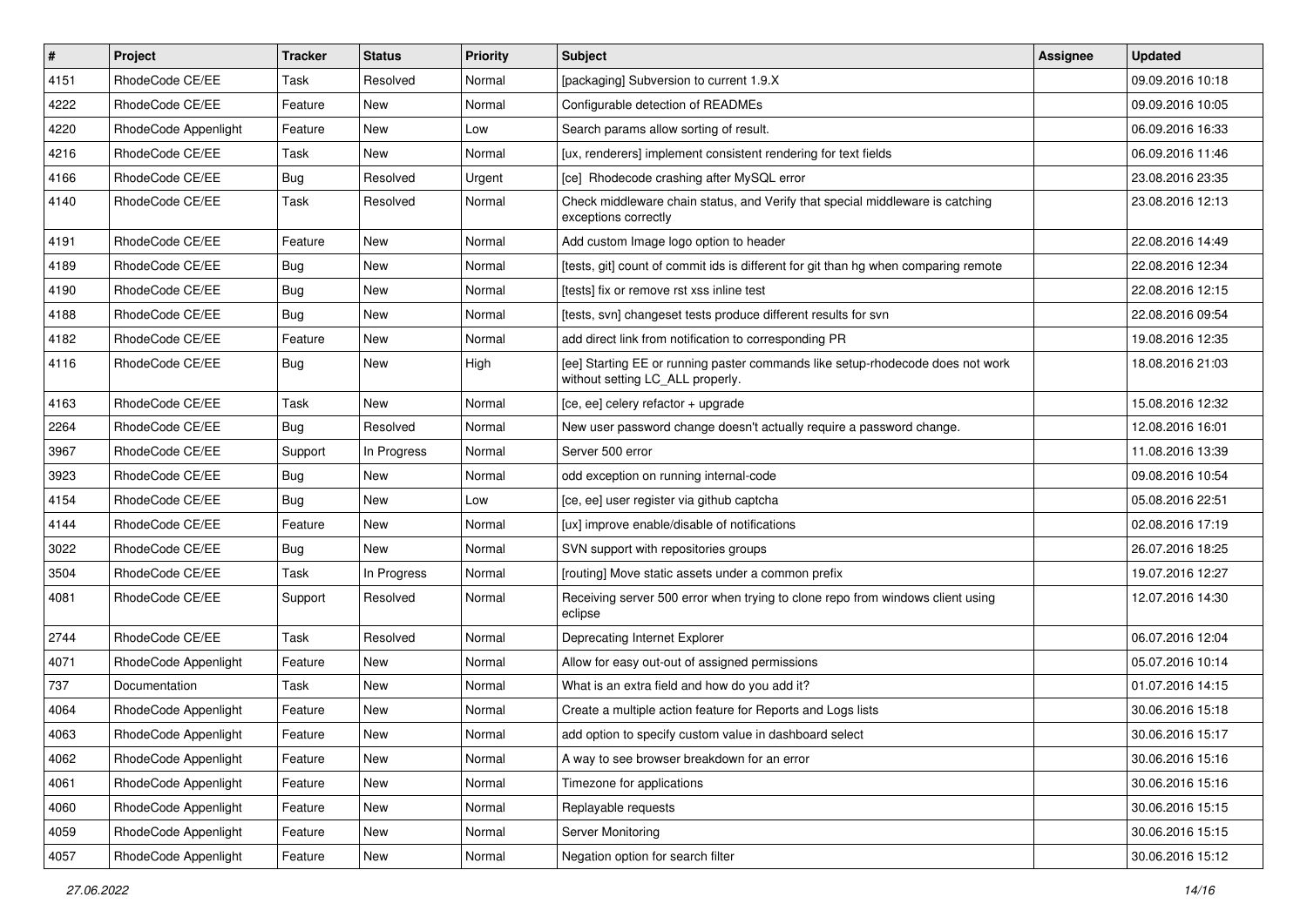| $\pmb{\#}$ | Project              | <b>Tracker</b> | <b>Status</b> | <b>Priority</b> | Subject                                                                                       | <b>Assignee</b> | <b>Updated</b>   |
|------------|----------------------|----------------|---------------|-----------------|-----------------------------------------------------------------------------------------------|-----------------|------------------|
| 4056       | RhodeCode Appenlight | Feature        | New           | Normal          | Optionally allow to filter graphs per machine in dashboard                                    |                 | 30.06.2016 15:12 |
| 3999       | RhodeCode CE/EE      | Feature        | Resolved      | Normal          | Add `send account information` to user creation page                                          |                 | 28.06.2016 15:22 |
| 4040       | RhodeCode CE/EE      | Bug            | New           | Low             | [ce, ee] logout when logged out causes 403 Cross-site request forgery detected                |                 | 23.06.2016 13:40 |
| 3991       | RhodeCode Appenlight | <b>Bug</b>     | Resolved      | Normal          | report logs need upper margin                                                                 |                 | 21.06.2016 18:55 |
| 3989       | RhodeCode Appenlight | Bug            | Resolved      | Normal          | even up report spacing                                                                        |                 | 21.06.2016 18:55 |
| 3987       | RhodeCode Appenlight | Bug            | New           | Normal          | adjust footer so it's consistent with the website footer                                      |                 | 15.06.2016 10:20 |
| 4017       | RhodeCode Appenlight | Feature        | New           | Low             | application logos need help                                                                   |                 | 14.06.2016 11:52 |
| 3994       | RhodeCode Appenlight | <b>Bug</b>     | New           | Normal          | during setup, user is given option to make admin account even if one does not exist           |                 | 08.06.2016 12:44 |
| 3990       | RhodeCode Appenlight | Bug            | New           | Normal          | some dashboard builder buttons are up against fields                                          |                 | 07.06.2016 12:01 |
| 3986       | RhodeCode Appenlight | Bug            | New           | Normal          | table headers should be left aligned                                                          |                 | 07.06.2016 11:53 |
| 3486       | RhodeCode CE/EE      | Feature        | New           | Normal          | expose origin of permission in perm dict for users                                            |                 | 06.06.2016 10:54 |
| 3980       | RhodeCode CE/EE      | Feature        | New           | Normal          | Add CI engine                                                                                 |                 | 05.06.2016 21:32 |
| 3979       | RhodeCode CE/EE      | Feature        | New           | Normal          | Add kanban board                                                                              |                 | 05.06.2016 21:20 |
| 3978       | RhodeCode CE/EE      | Feature        | New           | Normal          | Add bug tracker                                                                               |                 | 05.06.2016 21:20 |
| 3977       | RhodeCode CE/EE      | Feature        | New           | Normal          | Wiki                                                                                          |                 | 05.06.2016 21:11 |
| 3963       | RhodeCode CE/EE      | <b>Bug</b>     | New           | Normal          | [ce] Getting a newly added repo via remap/rescan via api gives no data                        |                 | 27.05.2016 05:02 |
| 148        | RhodeCode CE/EE      | Feature        | New           | Normal          | [comments] Add per file and multiline comments in a changeset                                 |                 | 25.05.2016 10:20 |
| 3956       | RhodeCode CE/EE      | <b>Bug</b>     | New           | Normal          | [ce] - svn commit with all 'None' properties (author, message, etc.)                          |                 | 23.05.2016 17:22 |
| 3939       | RhodeCode CE/EE      | <b>Bug</b>     | New           | Normal          | [ux] changelog filter blank after going back in browser                                       |                 | 18.05.2016 14:50 |
| 3922       | RhodeCode CE/EE      | Bug            | New           | Normal          | svn backend returns different diff to git/hg backends                                         |                 | 11.05.2016 14:29 |
| 3615       | RhodeCode CE/EE      | <b>Bug</b>     | <b>New</b>    | Low             | (OperationalError) too many SQL variables on admin journal page                               |                 | 06.05.2016 11:45 |
| 3555       | RhodeCode CE/EE      | <b>Bug</b>     | Resolved      | Normal          | Then disabled repo location change the panel should explicitly state that it's disabled       |                 | 25.04.2016 10:34 |
| 3239       | RhodeCode CE/EE      | Task           | Resolved      | Normal          | Catch all route for repo page or repo group page is always executing checks for<br>every page |                 | 21.04.2016 11:30 |
| 2539       | RhodeCode CE/EE      | Feature        | Feedback      | Normal          | Recursive deletion of resources                                                               |                 | 20.04.2016 08:52 |
| 3472       | RhodeCode CE/EE      | Feature        | New           | Normal          | Expose unified hooks that can be used in SSH backend                                          |                 | 14.04.2016 17:54 |
| 3484       | RhodeCode CE/EE      | Task           | New           | Normal          | oauth: reduce required permissions for 3rd party                                              |                 | 13.04.2016 12:33 |
| 3460       | RhodeCode CE/EE      | Feature        | New           | Normal          | [ux, frontend] hide "show more" button when there is nothing more to show                     |                 | 11.04.2016 13:37 |
| 3455       | RhodeCode CE/EE      | Feature        | New           | Normal          | [ux] commit message search should render entire commit message                                |                 | 07.04.2016 17:50 |
| 3441       | RhodeCode CE/EE      | Bug            | New           | Normal          | [ux] clicking on line in file view scrolls to that line                                       |                 | 05.04.2016 13:35 |
| 3373       | RhodeCode CE/EE      | Feature        | New           | Normal          | Allow to create Bookmarks and Branches from UI                                                |                 | 05.04.2016 09:21 |
| 3440       | RhodeCode CE/EE      | Feature        | New           | Normal          | [design, ux] mock-up user interface for adding a branch/bookmark                              |                 | 05.04.2016 09:21 |
| 3357       | RhodeCode CE/EE      | <b>Bug</b>     | Resolved      | Normal          | switch to sometimes fails to load files metadata                                              |                 | 30.03.2016 10:56 |